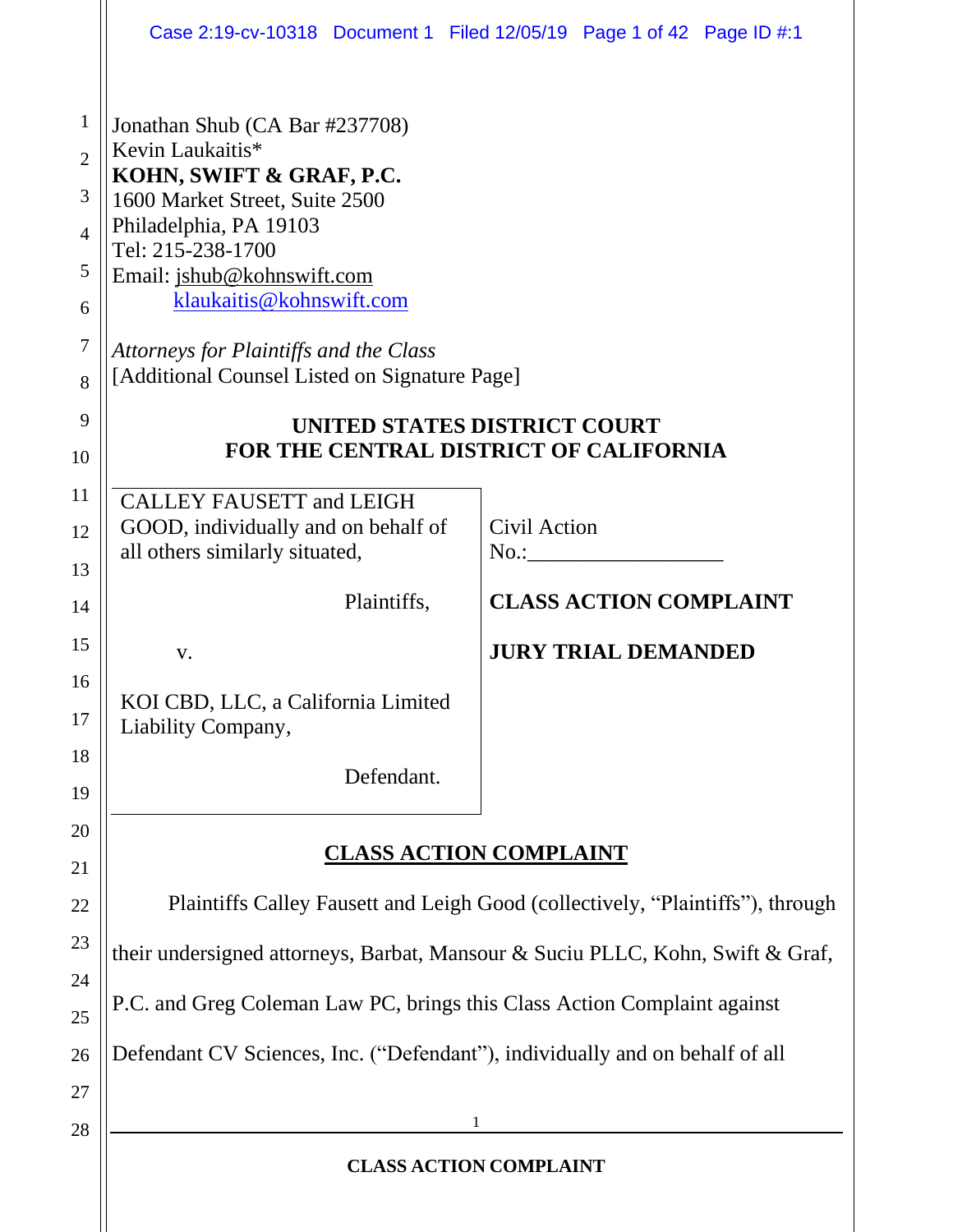others similarly situated, and complain and allege upon personal knowledge as to themselves and their own acts and experiences and, as to all other matters, upon information and belief, including investigation conducted by their attorneys:

#### **NATURE OF THE ACTION**

1. This is a civil class action brought individually by Plaintiffs on behalf of consumers who purchased Defendant's "CBD Healing Balm", "CBD Vape Oil", "Full Spectrum CBD Tincture", "KOI Lotion", "KOI CBD Gummies", "KOI CBD Infused Shot", "KOI Naturals CBD Spray for Pets", and "KOI CBD soft chews" (the "Products" or "CBD Products").<sup>1</sup> All of the Products are promoted as products containing cannabidiol (CBD), for personal use and not for resale.

2. Defendant's Products, however, are illegal to sell.

3. Defendant formulates, manufactures, advertises, and sells the CBD Products throughout the United States, including in the State of California and Arizona.

4. The CBD (cannabidiol) Product market is a multibillion-dollar business enterprise that is lucrative for its market participants and is expected to further expand into a \$16 billion-dollar industry by  $2025.<sup>2</sup>$ 

 $<sup>1</sup>$  The Products contain numerous different flavors and dosages.</sup> <sup>2</sup> https://www.forbes.com/sites/irisdorbian/2019/03/12/cbd-market-could-pull-in-16-bln-by-2025-says-study/#69e764bb3efd Last Visited November 30, 2019

1

2

3

4

5

6

7

8

9

10

11

12

13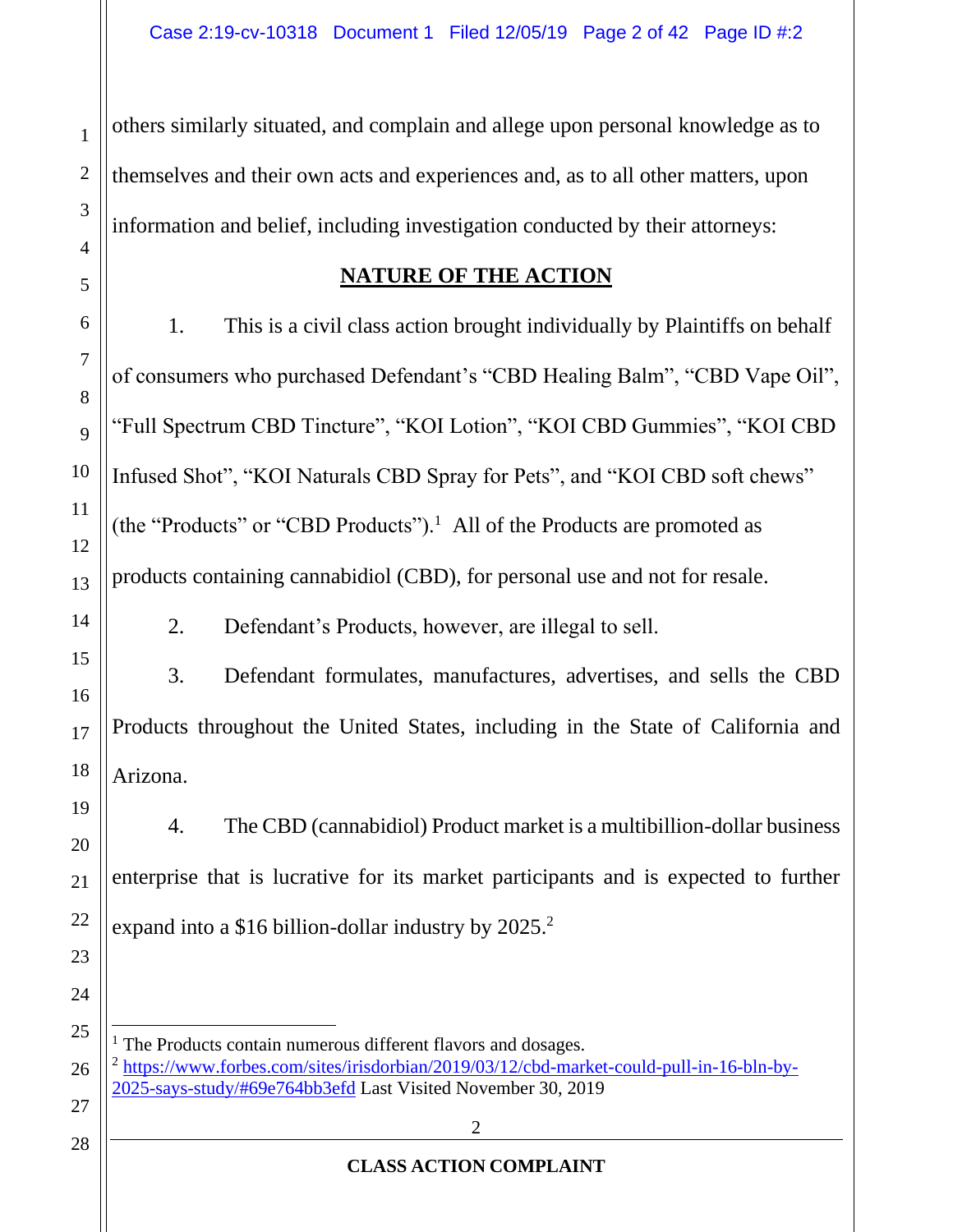5. With knowledge of growing consumer demand for CBD Products, Defendant has intentionally marketed and sold illegal CBD products.

6. Defendant's multiple and prominent systematic mislabeling of the Products form a pattern of unlawful and unfair business practices that harms the public.

7. Accordingly, Plaintiffs and each of the Class members have suffered an injury in fact caused by the false, fraudulent, unfair, deceptive, and misleading practices as set forth herein, and seek compensatory damages and injunctive relief.

8. Plaintiffs bring this suit to halt the unlawful sales and marketing of the CBD Products by Defendant and for damages she sustained as a result. Given the massive quantities of the Products sold all over the country, this class action is the proper vehicle for addressing Defendant's misconduct and for attaining needed relief for those affected.

9. Plaintiffs and each of the Class members accordingly suffered an injury in fact caused by the false, fraudulent, unfair, deceptive, and misleading practices set forth herein, and seek compensatory damages, statutory damages, and declaratory and injunctive relief.

# **JURISDICTION AND VENUE**

10. This Court has original jurisdiction over this controversy pursuant to 28 U.S.C. § 1332(d). The amount in controversy in this class action exceeds

1

2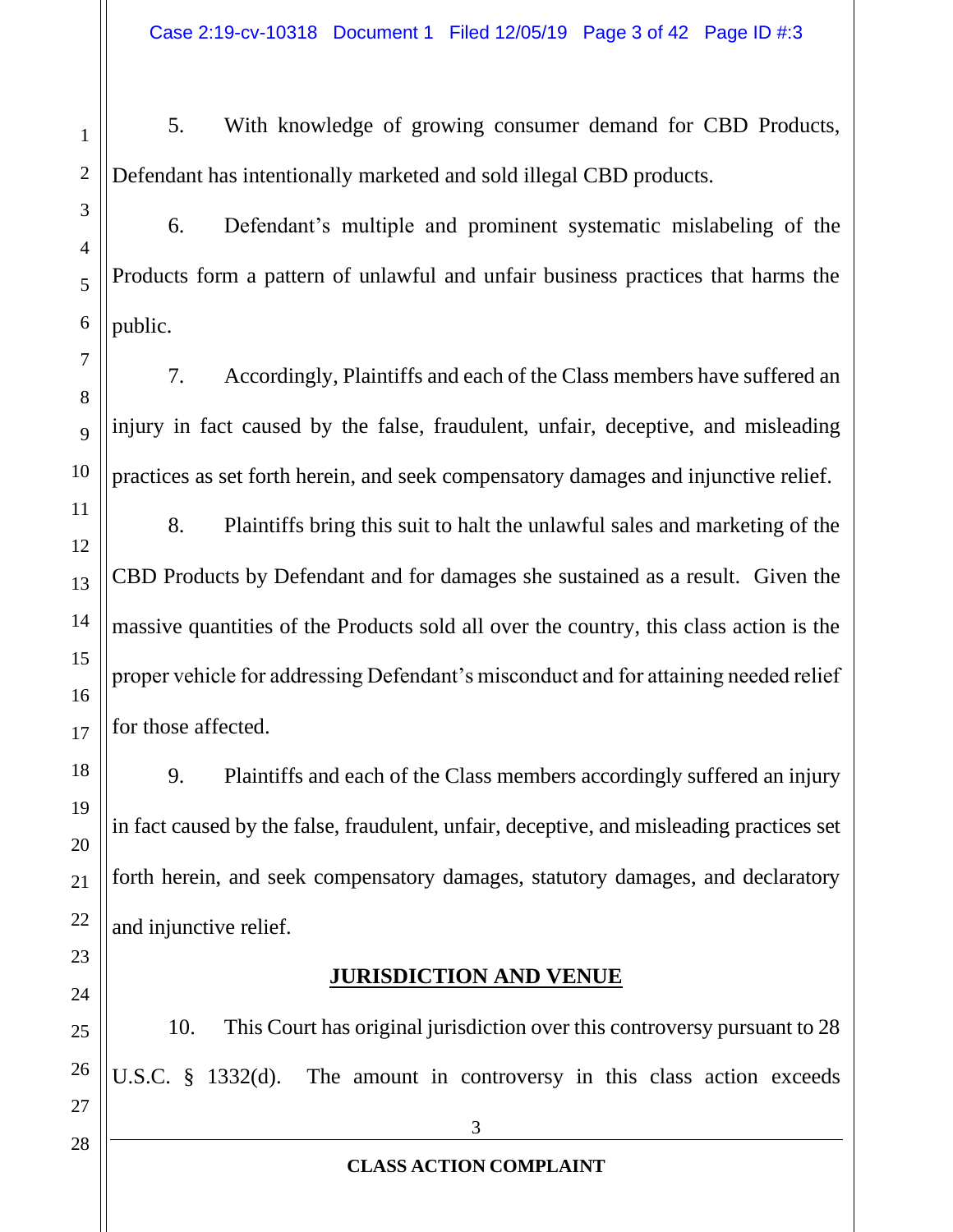\$5,000,000, exclusive of interest and costs, and there are numerous Class members who are citizens of states other than Defendant's state of citizenship.

11. This Court has personal jurisdiction over Defendant in this matter. The acts and omissions giving rise to this action occurred in the state of California. Defendant has been afforded due process because it has, at all times relevant to this matter, individually or through its agents, subsidiaries, officers and/or representatives, operated, conducted, engaged in and carried on a business venture in this state and/or maintained an office or agency in this state, and/or marketed, advertised, distributed and/or sold products, committed a statutory violation within this state related to the allegations made herein, and caused injuries to Plaintiff and putative Class Members, which arose out of the acts and omissions that occurred in the state of California, during the relevant time period, at which time Defendant was engaged in business activities in the state of California.

12. Venue is proper in this District pursuant to 28 U.S.C. § 1391(b)(2) and (c) because a substantial part of the events or omissions giving rise to Plaintiff's claims occurred in this District and because Defendant transacts business and/or has agents within this District and has intentionally availed itself of the laws and markets within this district.

1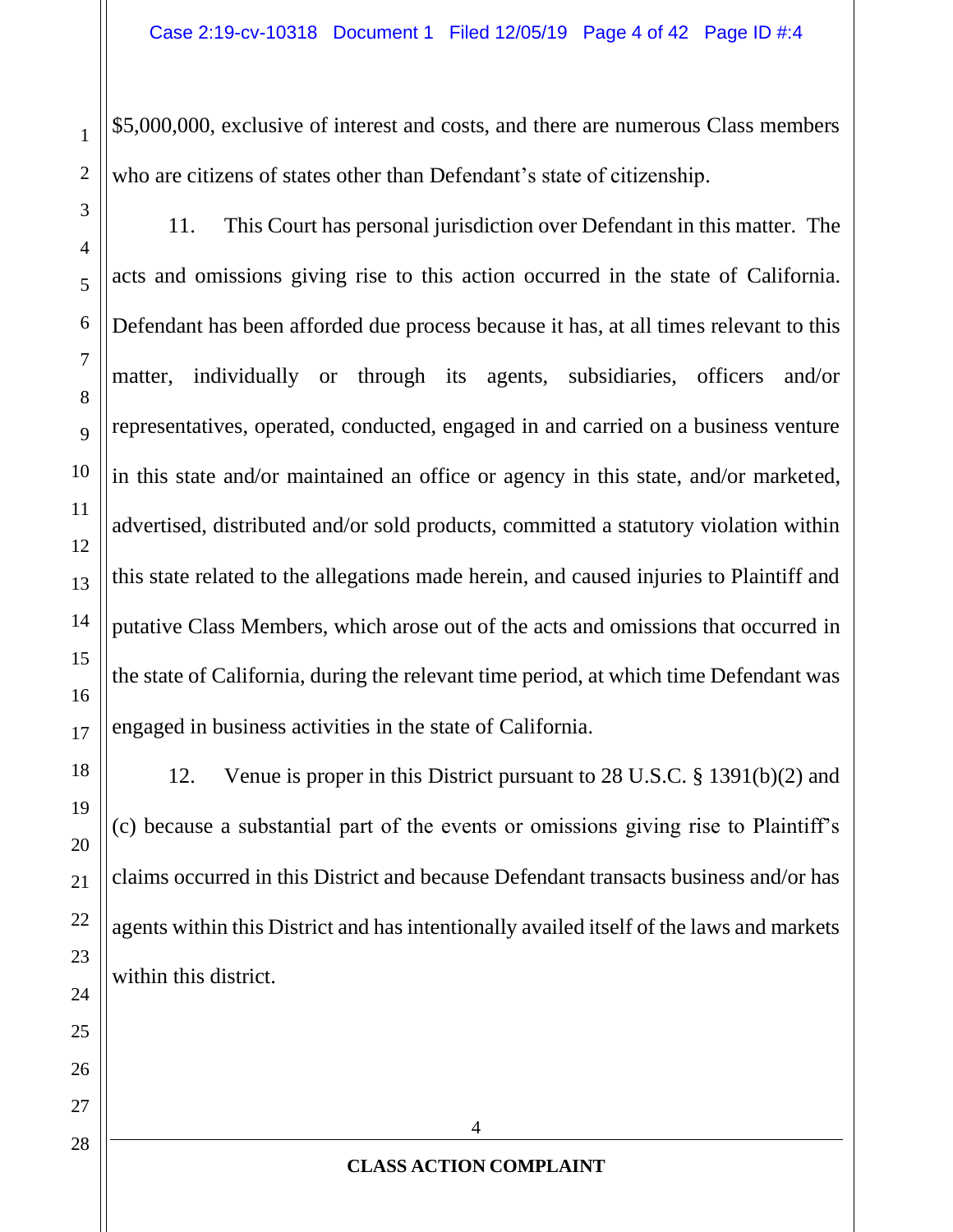#### **PARTIES**

13. Plaintiff Calley Fausett is a citizen of Arizona who resides in Phoenix, Arizona. In or around June 2019, Plaintiff Fausett purchased Defendant's 1000mg CBD vape oil product from a retailer shop in Scottsdale, Arizona. Plaintiff Fausett has purchased approximately \$1,000 worth of Defendant's various CBD products in the past year. If Plaintiff Fausett knew the Products were not legally sold in the United States, Plaintiff Good would have not purchased them.

14. Plaintiff Leigh Good is a citizen of California who resides in Coarsegold, California. In July 2019, Plaintiff Good purchased two bottles of Defendant's CBD vape oil product from Twisted Pipes Smoke Shop for a total of \$145.45, including tax. If Plaintiff Good knew the Products were not legally sold in the United States, Plaintiff Good would have not purchased them.

15. Defendant Koi Cbd, LLC is a California limited liability company with its principal place of business and registered agent located at 14631 Best Avenue, Norwalk, CA 90650. Furthermore, Defendant's individual members all reside in Norwalk, CA. *See* Secretary of State Statement of Information at 2, filed by Defendant on June 20, 2019, attached hereto as **Exhibit A**.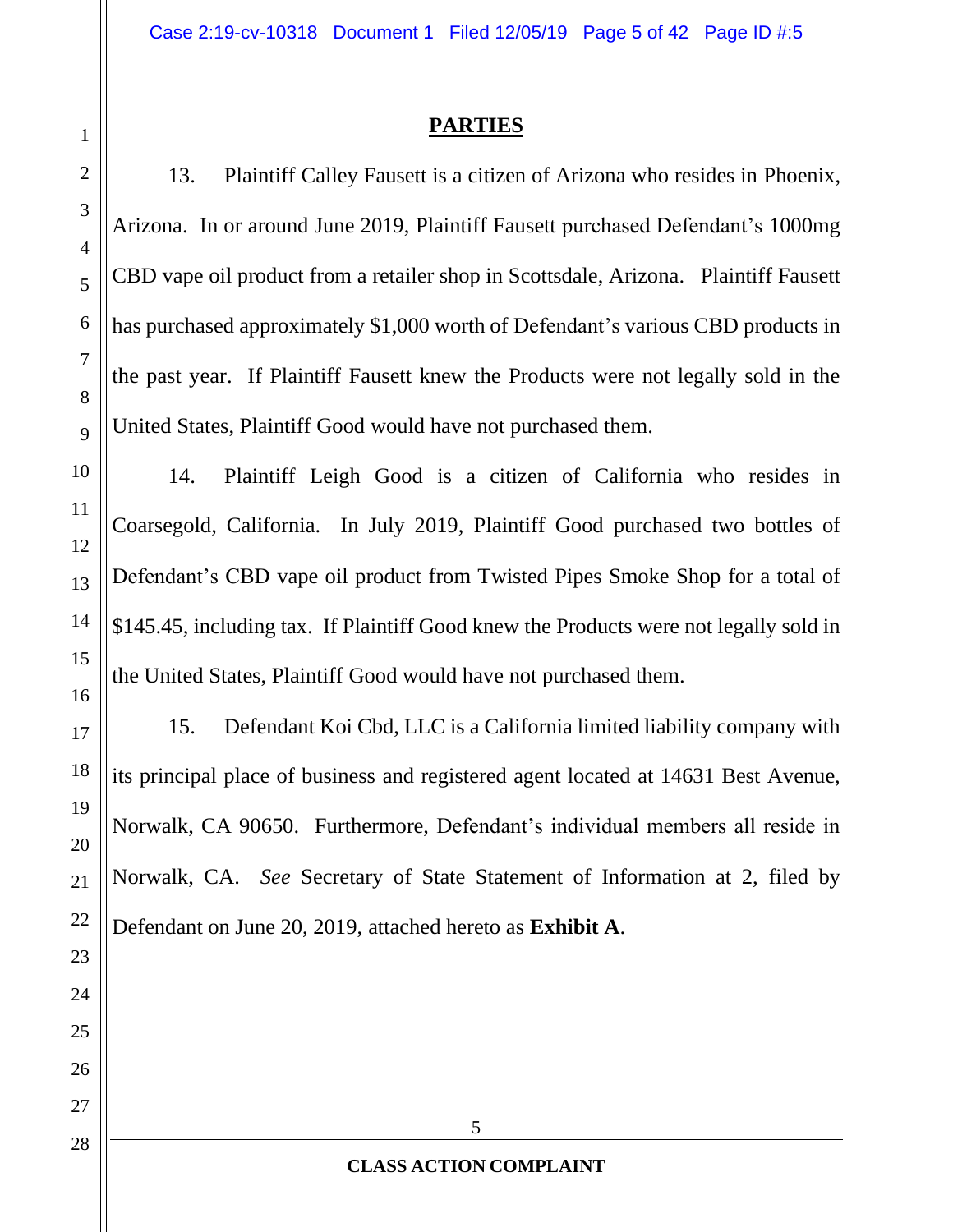16. At all relevant times, Defendant has marketed its Products in a consistent and uniform manner. Defendant sells the Products in all 50 states on its website and through various distributors and sales channels.

# *DEFENDANT'S ILLEGAL PRODUCTS*

17. On November 22, 2019, the United States Food & Drug Administration sent Defendant a Warning Letter discussing numerous violations of the Products, including but not limited to; Unapproved New Drugs, Misbranded Drugs, Adulterated Human Foods, Unapproved New Animal Drugs, and Adultered Animal Foods. All of these violations of the Food, Drug and Cosmetic Act make the Products illegal to sell. All of the allegations listed below regarding the regulatory violations are explained more explicitly in the FDA Warning Letter attached hereto as **Exhibit B**.

# *Dietary Supplement Labeling*

18. The FDA has stated that CBD may not be labeled as a dietary ingredient or legally be contained within a dietary supplement<sup>3</sup>:

<sup>3</sup> See https://www.fda.gov/consumers/consumer-updates/what-you-need-know-and-what-wereworking-find-out-about-products-containing-cannabis-or-cannabis Last Visited November 27, 2019.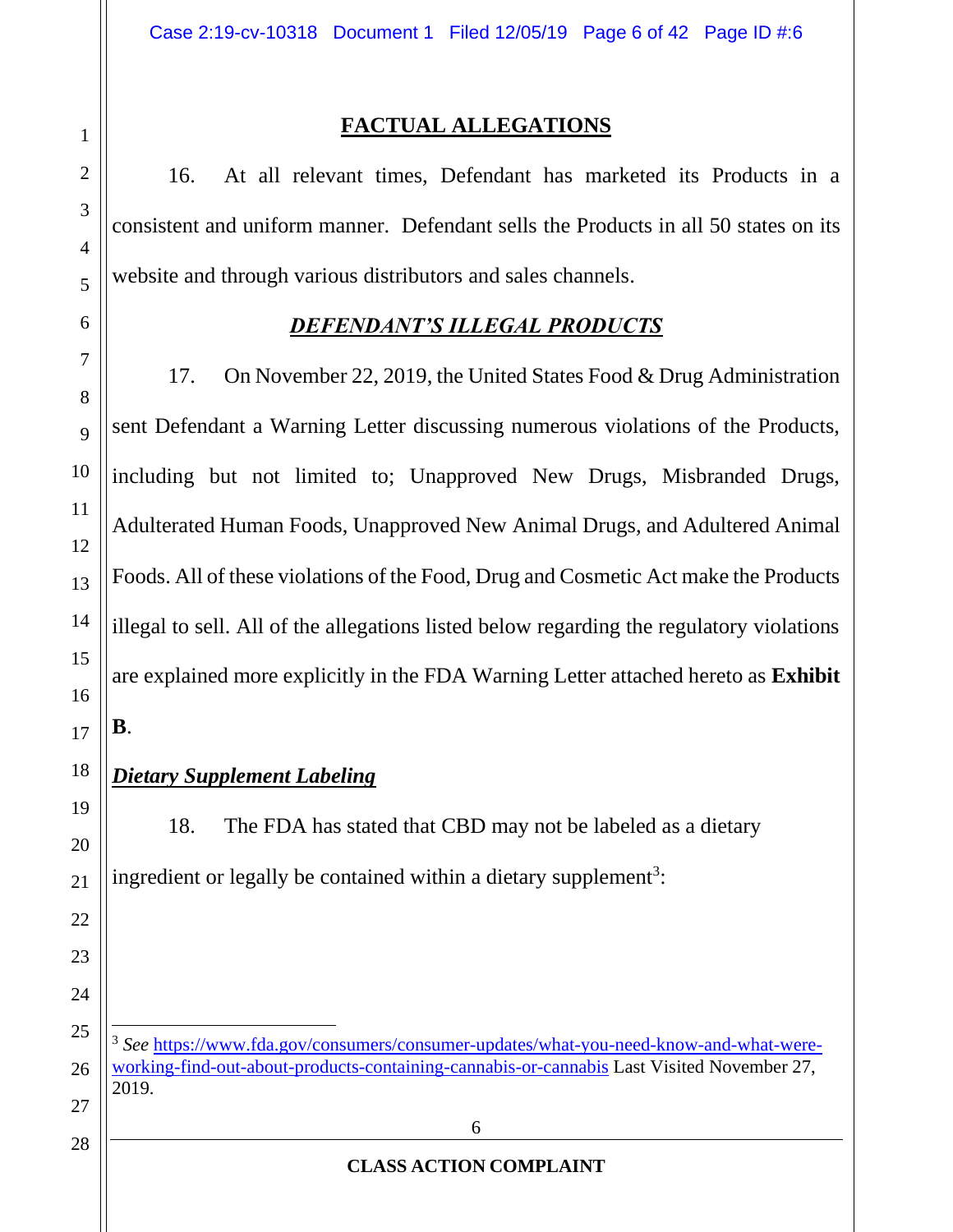#### Case 2:19-cv-10318 Document 1 Filed 12/05/19 Page 7 of 42 Page ID #:7

- The FDA has approved only one CBD product, a prescription drug product to treat two rare, severe forms of epilepsy.
- It is currently illegal to market CBD by adding it to a food or labeling it as a dietary supplement.
- The FDA has seen only limited data about CBD safety and these data point to real risks that need to be considered before taking CBD for any reason.
- 19. Defendant's KOI CBD Infused Shot Product cannot be a dietary supplement because it does not meet the definition of a dietary supplement under section 201(ff) of the FD&C Act, 21 U.S.C. 321(ff). The FDA has concluded, based on available evidence, that CBD products are excluded from the dietary supplement definition under sections  $201(ff)(3)(B)(i)$  and (ii) of the FD&C Act, 21 U.S.C.  $321(ff)(3)(B)(i)$  and (ii). Under those provisions, if an article (such as CBD) is an active ingredient in a drug product that has been approved under section 505 of the FD&C Act, 21 U.S.C. 355, or has been authorized for investigation as a new drug for which substantial clinical investigations have been instituted and for which the existence of such investigations has been made public, then products containing that substance are outside the definition of a dietary supplement.<sup>4</sup> There is an exception if the substance was "marketed as" a dietary

#### **CLASS ACTION COMPLAINT**

<sup>&</sup>lt;sup>4</sup> CBD is the active ingredient in the approved drug product Epidiolex. Furthermore, the existence of substantial clinical investigations regarding CBD has been made public. For example, two such substantial clinical investigations include GW Pharmaceuticals' investigations regarding Sativex and Epidiolex. (See Sativex Commences US Phase II/III Clinical Trial in Cancer PainExternal Link Disclaimer and GW Pharmaceuticals Receives Investigational New Drug (IND) from FDA for Phase 2/3 Clinical Trial of Epidiolex in the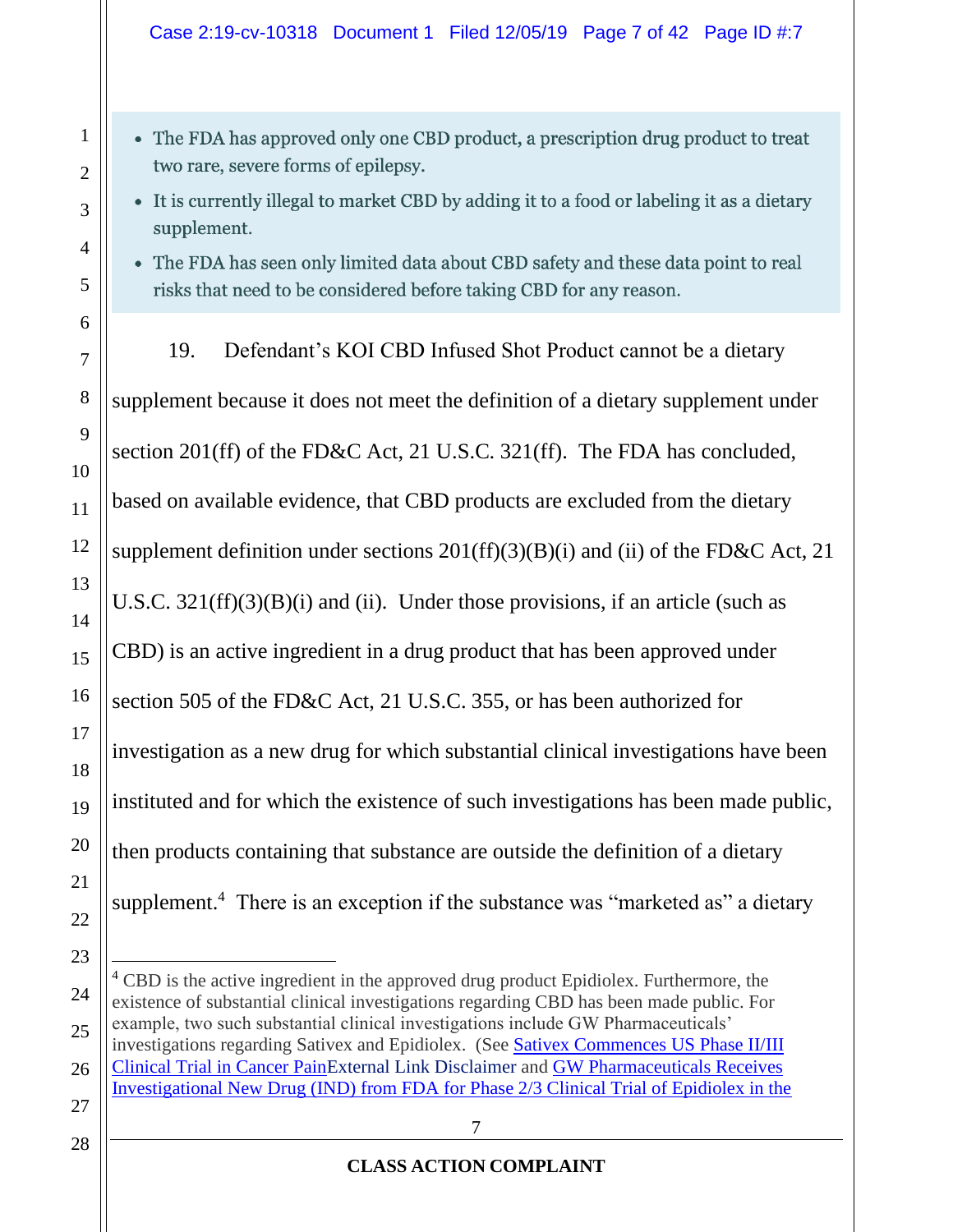supplement or as a conventional food before the new drug investigations were authorized; however, based on the evidence available to the FDA, the FDA has concluded that this is not the case for CBD. The FDA is not aware of any evidence that would call into question its current conclusion that CBD products are excluded from the dietary supplement definition under sections  $201(ff)(3)(B)(i)$  and (ii) of the FD&C Act. *See* **Exhibit B.**

# *Unapproved New Drugs*

20. Defendant's "CBD Healing Balm", "CBD Vape Oil", "Full Spectrum CBD Tincture", "KOI Lotion", "KOI CBD Gummies", and "KOI CBD Infused Shot" products are drugs under section  $201(g)(1)$  of the FD&C Act, 21 U.S.C.  $321(g)(1)$ , because they are intended for use in the diagnosis, cure, mitigation, treatment, or prevention of disease and/or intended to affect the structure or any function of the body.

21. The FDA cites numerous representations on Defendant's website https://koicbd.com to support the agency's position:

Treatment of Dravet SyndromeExternal Link Disclaimer). FDA considers a substance to be "authorized for investigation as a new drug" if it is the subject of an Investigational New Drug application (IND) that has gone into effect. Under 21 CFR 312.2, unless a clinical investigation meets the limited criteria in that regulation, an IND is required for all clinical investigations of products that are subject to section 505 of the FD&C Act.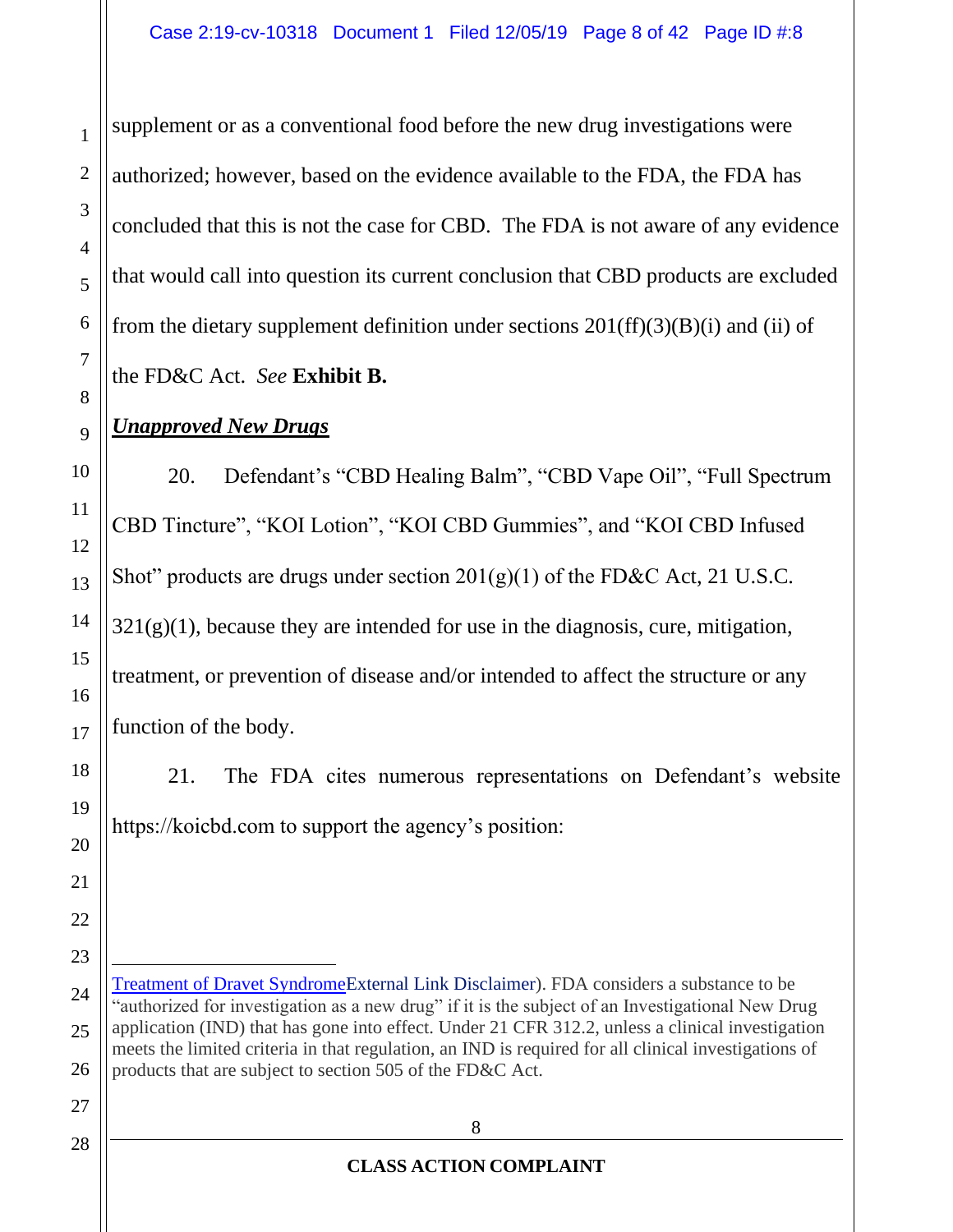|                                | Case 2:19-cv-10318 Document 1 Filed 12/05/19 Page 9 of 42 Page ID #:9                                                                                                                                                                                                                                                                                       |
|--------------------------------|-------------------------------------------------------------------------------------------------------------------------------------------------------------------------------------------------------------------------------------------------------------------------------------------------------------------------------------------------------------|
| $\mathbf{1}$<br>$\overline{2}$ | On your webpage titled "8 Proven Benefits of CBD":<br>"CBD RELIEVES PAIN AND INFLAMMATION"                                                                                                                                                                                                                                                                  |
| 3<br>4<br>5                    | "studies show that CBD prevents human experimental psychosis and is<br>effective in open case reports and clinical trials in patients with<br>schizophrenia, with a remarkable safety profile."<br>• "Not only does the research show that CBD benefits including being<br>effective in fighting breast cancer cells, data also suggest that it can be used |
| 6<br>7<br>8                    | to inhibit the invasion of lung and colon cancer, plus it possesses anti-tumor<br>properties in gliomas and has been used to treat leukemia."<br>"CBD LOWERS INCIDENCE OF DIABETES"<br>On your webpage titled "IS CBD RIGHT FOR YOU?":                                                                                                                      |
| 9<br>10<br>11                  | "several pre-clinical reports showing anti-tumor effects of CBDhave<br>found reduced [cancer] [sic] cell viability, increased cancer cell death,<br>decreased tumor growth, and inhibition of metastasis."                                                                                                                                                  |
| 12<br>13                       | On your webpage titled "CBD AND OPIOID ADDICTION":                                                                                                                                                                                                                                                                                                          |
| 14<br>15                       | "CBD FOR OPIOID ADDICTION"<br>"A potential new treatment for opioid addiction has been found in a new<br>review of previous research of cannabidiol (CBD)."                                                                                                                                                                                                 |
| 16<br>17                       | On your webpage titled "10 LITTLE KNOWN USES FOR CBD":                                                                                                                                                                                                                                                                                                      |
| 18<br>19<br>20                 | "PTSD"<br>"Fibromyalgia"<br>"Schizophrenia"<br>"Diabetes"<br>"MS"                                                                                                                                                                                                                                                                                           |
| 21<br>22<br>23                 | "Crohn's Disease"<br>"Opioid Addiction"<br>"The advantage of cannabidiol as a potential treatment for opioid addiction<br>is that it doesn't give users a high and thus doesn't involve a risk of misuse."                                                                                                                                                  |
| 24<br>25<br>26                 | See Exhibit B.                                                                                                                                                                                                                                                                                                                                              |
| 27<br>28                       | 9                                                                                                                                                                                                                                                                                                                                                           |
|                                | <b>CLASS ACTION COMPLAINT</b>                                                                                                                                                                                                                                                                                                                               |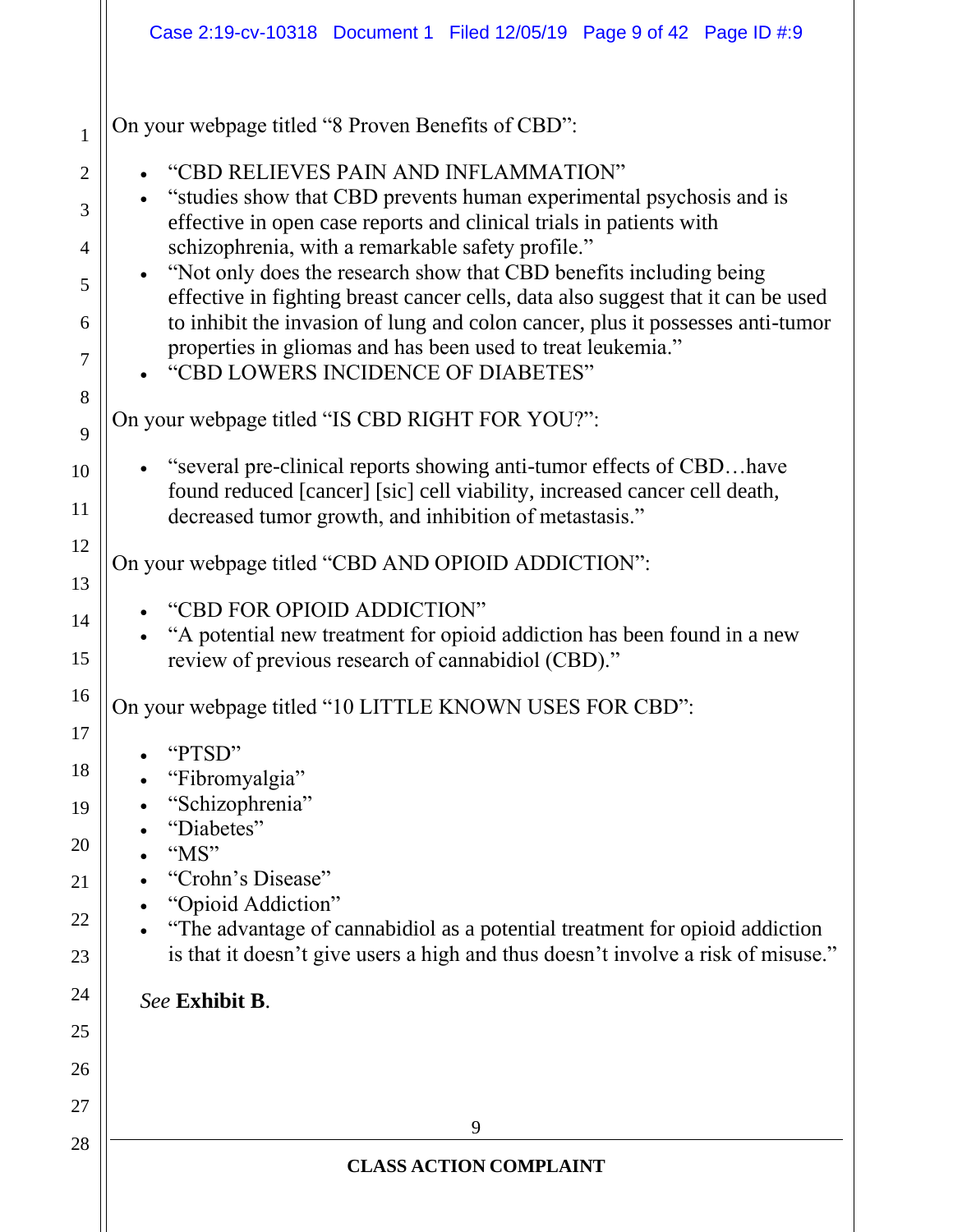22. Defendant's "CBD Healing Balm", "CBD Vape Oil", "Full Spectrum CBD Tincture", "KOI Lotion", "KOI CBD Gummies", and "KOI CBD Infused Shot" Products are not generally recognized as safe and effective for their above referenced uses and, therefore, these products are "new drugs" under section  $201(p)$  of the FD&C Act, 21 U.S.C. 321(p). New drugs may not be legally introduced or delivered for introduction into interstate commerce without prior approval from the FDA, as described in sections 301(d) and 505(a) of the FD&C Act, 21 U.S.C. 331(d) and 355(a). *See* **Exhibit B.**

# *Misbranded Drugs*

23. Defendant's "CBD Healing Balm", "CBD Vape Oil", "Full Spectrum CBD Tincture", "KOI Lotion", "KOI CBD Gummies", and "KOI CBD Infused Shot" products are also misbranded within the meaning of section  $502(f)(1)$  of the FD&C Act, 21 U.S.C. 352(f)(1), in that their labeling fails to bear adequate directions for use. "Adequate directions for use" means directions under which a layperson can use a drug safely and for the purposes for which it is intended. *See* 21 CFR 201.5. The aforementioned products are offered for conditions that are not amenable to self-diagnosis and treatment by individuals who are not medical practitioners; therefore, adequate directions for use cannot be written so that a layperson can use these drugs safely for their intended purposes. FDA approved prescription drugs that bear their FDA-approved labeling are exempt from the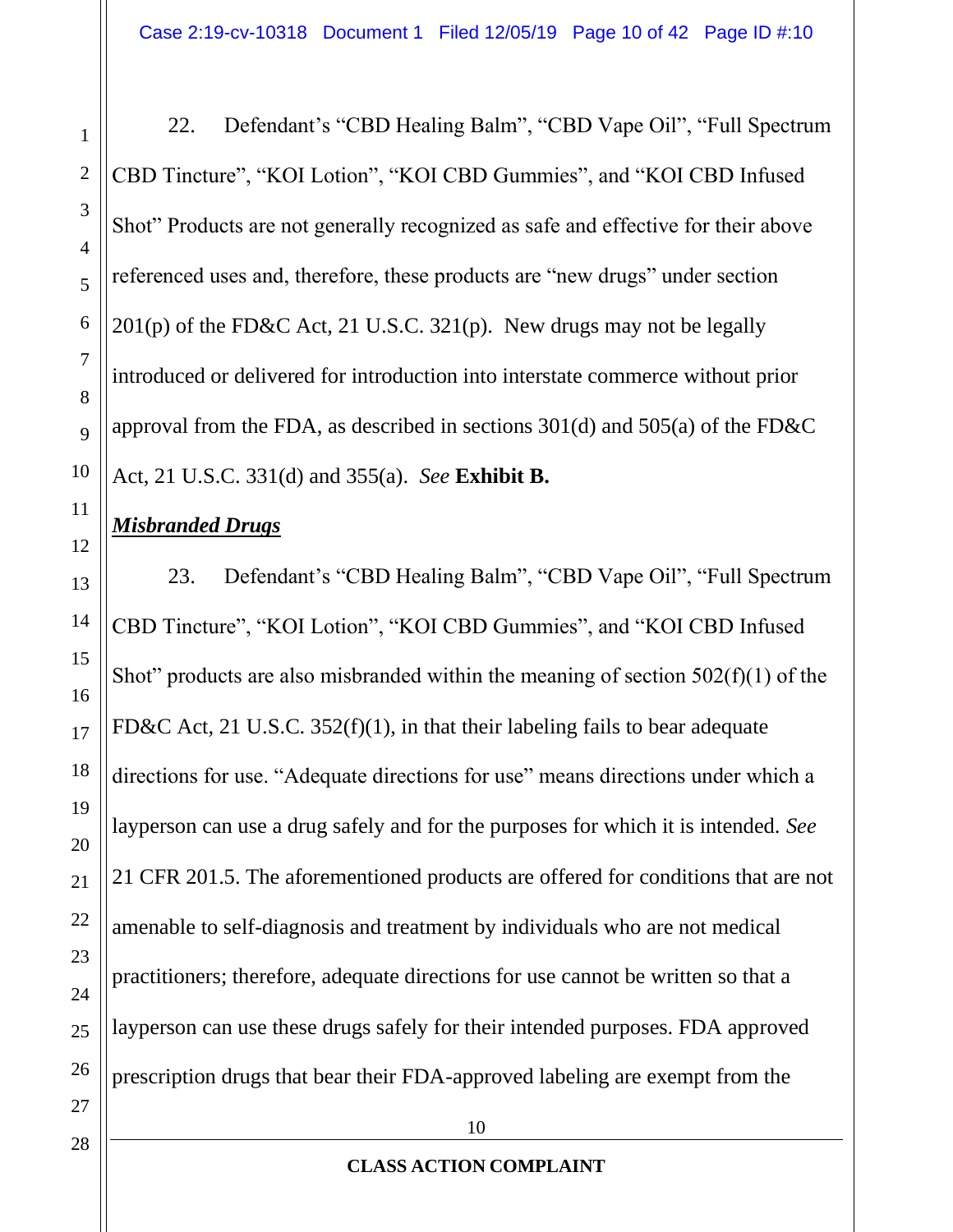requirements that they bear adequate directions for use by a layperson. However, Defendant's Products are not exempt from the requirement that their labeling bear adequate directions for use, under 21 CFR 201.100(c)(2) and 201.115, because no FDA approved applications are in effect for them. The introduction or delivery for introduction into interstate commerce of these misbranded drugs violates section 301(a) of the FD&C Act, 21 U.S.C. 331(a). *See* **Exhibit B.**

# *310(ll) and Adulterated Human Foods*

24. Defendant's "KOI CBD Gummies" products appear to be promoted as conventional human food. For example, the labeling describes the products, variously, as "delicious, edible CBD snacks".

25. It is a prohibited act under section 301(ll) of the FD&C Act, 21 U.S.C. 331(ll), to introduce or deliver for introduction into interstate commerce any food to which has been added a drug approved under section 505 of the FD&C Act or for which substantial clinical investigations have been instituted and for which the existence of such investigations has been made public. The FDA has concluded that the prohibition in section 301(ll) applies to CBD. There is an exception if the substance was marketed in food before the drug was approved or before the substantial clinical investigations involving the drug had been instituted. However, based on available evidence, the FDA has concluded that this is not the case for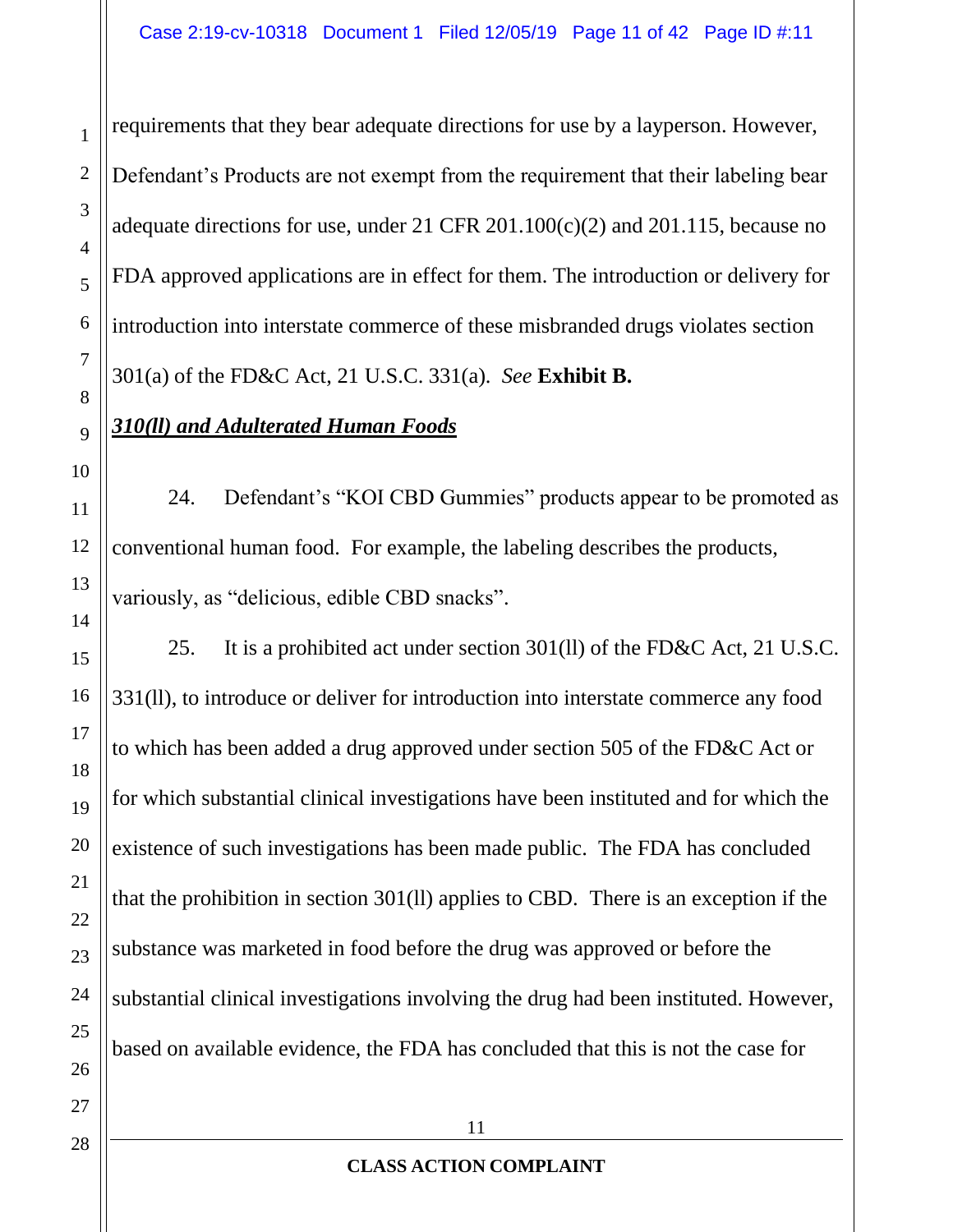CBD. The FDA is not aware of any evidence that would call into question its current conclusion that section 301(ll) of the FD&C Act, 21 U.S.C. 331(ll), prohibits the introduction into interstate commerce of any food to which CBD has been added.

26. As defined in section 201(s) of the FD&C Act (21 U.S.C. 321(s)), the term "food additive" refers to any substance the intended use of which results in its becoming a component of any food, unless the substance is generally recognized as safe (GRAS) among qualified experts under the conditions of its intended use, or unless the substance meets a listed exception.

27. Food additives require premarket approval based on data demonstrating safety. Any food additive that has not been approved for its intended use in food is deemed to be unsafe under section 409(a) of the FD&C Act (21 U.S.C. 348(a)), and causes the food to be adulterated under section  $402(a)(2)(C)(i)$ of the FD&C Act, 21 U.S.C. 342(a)(2)(C)(i). Introduction of an adulterated food into interstate commerce is prohibited under section 301(a) of the FD&C Act, 21 U.S.C. 331(a).

28. There is no food additive regulation which authorizes the use of CBD. The FDA is not aware of any information to indicate that CBD is the subject of a prior sanction. *See* 21 CFR Part 181. Furthermore, the FDA is not aware of any basis to conclude that CBD is GRAS for use in conventional foods. The FDA's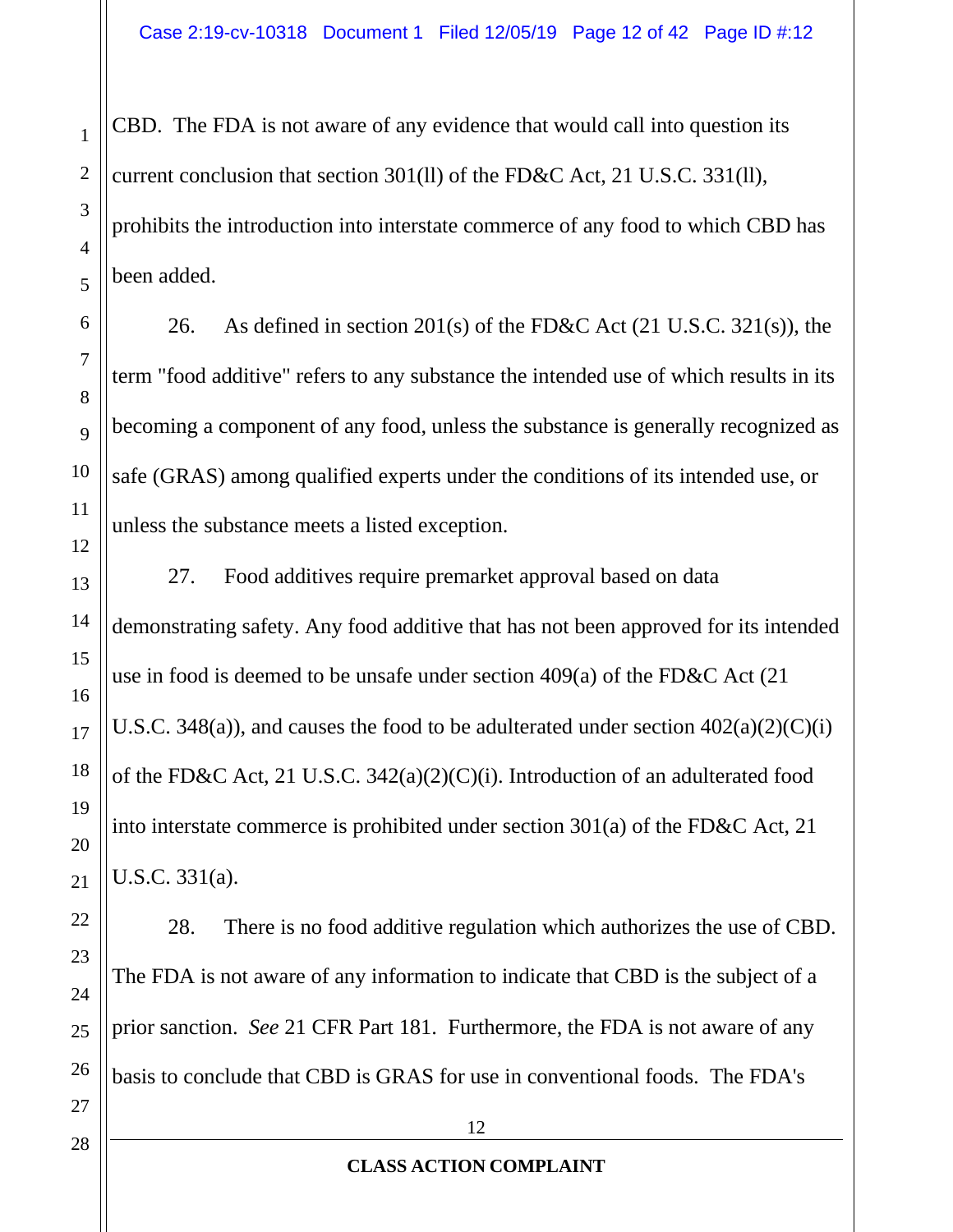regulations in 21 CFR 170.30(a)-(c) describe the criteria for eligibility for classification of a food ingredient as GRAS. The use of a food substance may be GRAS based on either scientific procedures or, for a substance used in food before 1958, through experience based on common use in food. *See* 21 CFR 170.30). 29. There is no basis for general recognition of safety for CBD based either on scientific procedures or common use in food prior to January 1, 1958. Based on the FDA's review of published, scientific literature, existing data and information do not provide an adequate basis to conclude that the use of CBD in food meets the criteria for GRAS status. Many unanswered questions and data gaps about CBD toxicity exist, and some of the available data raise serious concerns about potential harm from CBD. The FDA's review of publicly available data associated with the one FDA-approved CBD drug, as well as the FDA's review of published scientific literature, identified potential for liver injury from CBD and potentially harmful interactions with certain drugs. In addition, studies in animals have shown that CBD can interfere with the development and function of testes and sperm, decrease testosterone levels, and impair sexual behavior in males. Therefore, based on the FDA's review, the use of CBD in conventional food products does not satisfy the criteria for GRAS status under 21 CFR 170.30. 30. The FDA is not aware of any other exception to the food additive

definition that would apply to CBD for use as an ingredient in a conventional food.

28

1

2

3

4

5

6

7

8

9

10

11

12

13

14

15

16

17

18

19

20

#### **CLASS ACTION COMPLAINT**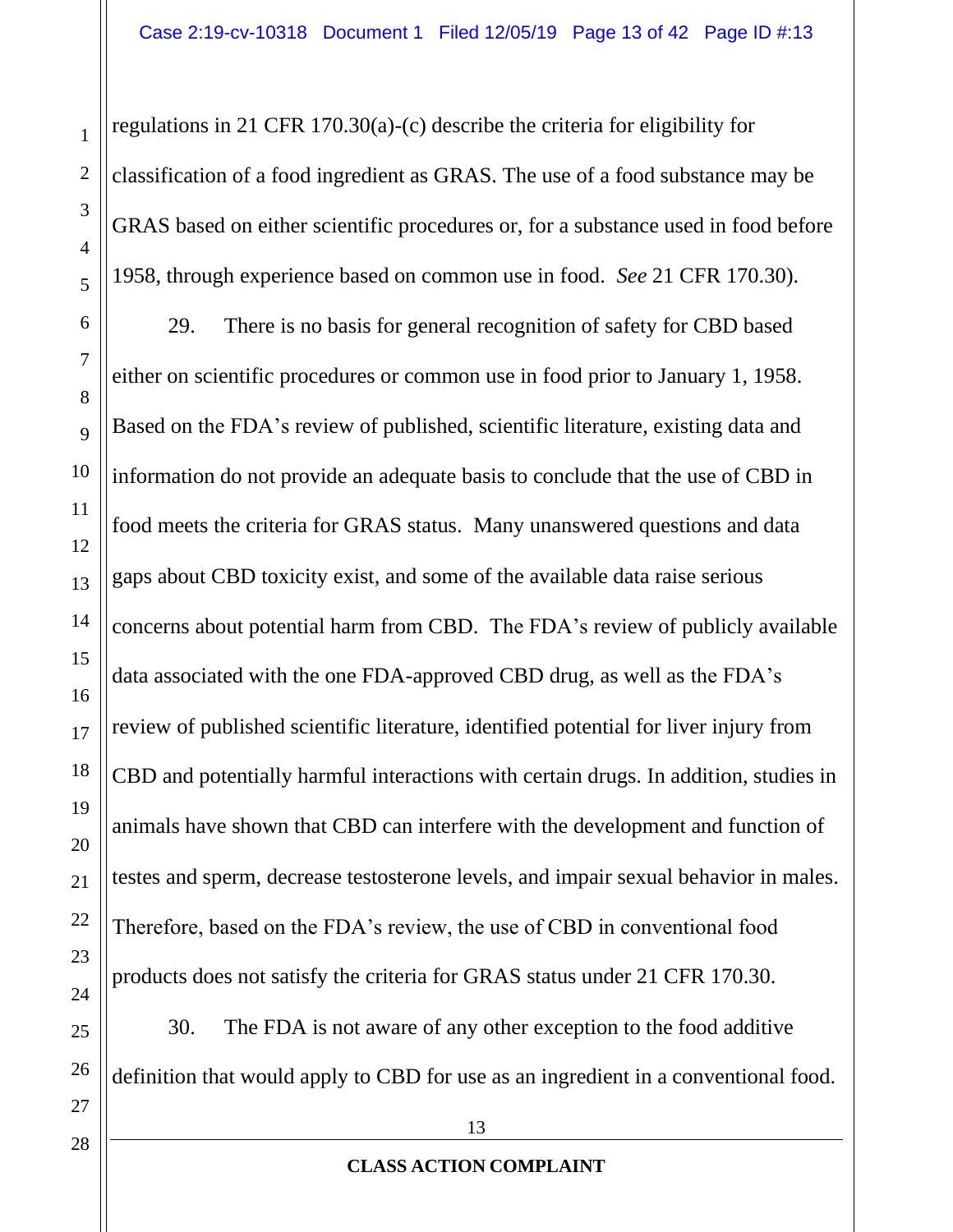Therefore, CBD added to a conventional food is a food additive under section 201(s) of the FD&C Act and is subject to the provisions of section 409 of the FD&C Act. Under section 409, a food additive is deemed unsafe unless it is approved by the FDA for its intended use prior to marketing. CBD is not approved for use in any conventional food. Food containing an unsafe food additive within the meaning of section 409 is adulterated within the meaning of section  $402(a)(2)(C)(i)$  of the FD&C Act. Introduction of an adulterated food into interstate commerce is prohibited under section 301(a) of the FD&C Act, 21 U.S.C. 331(a). *See* **Exhibit B.**

# *Unapproved New Animal Drugs*

31. The FDA determined that Defendant is marketing the unapproved new animal drugs "KOI Naturals CBD Spray for Pets", and "KOI CBD soft chews". Based on their review of Defendant's website, "KOI Naturals CBD Spray for Pets", and "KOI CBD soft chews" products are drugs under section  $201(g)(1)$ of the FD&C Act, 21 U.S.C. 321(g)(1), because they are intended for use in the diagnosis, cure, mitigation, treatment, or prevention of disease in animals and/or intended to affect the structure or any function of the body of animals. Further, as discussed below, these products are unapproved new animal drugs and marketing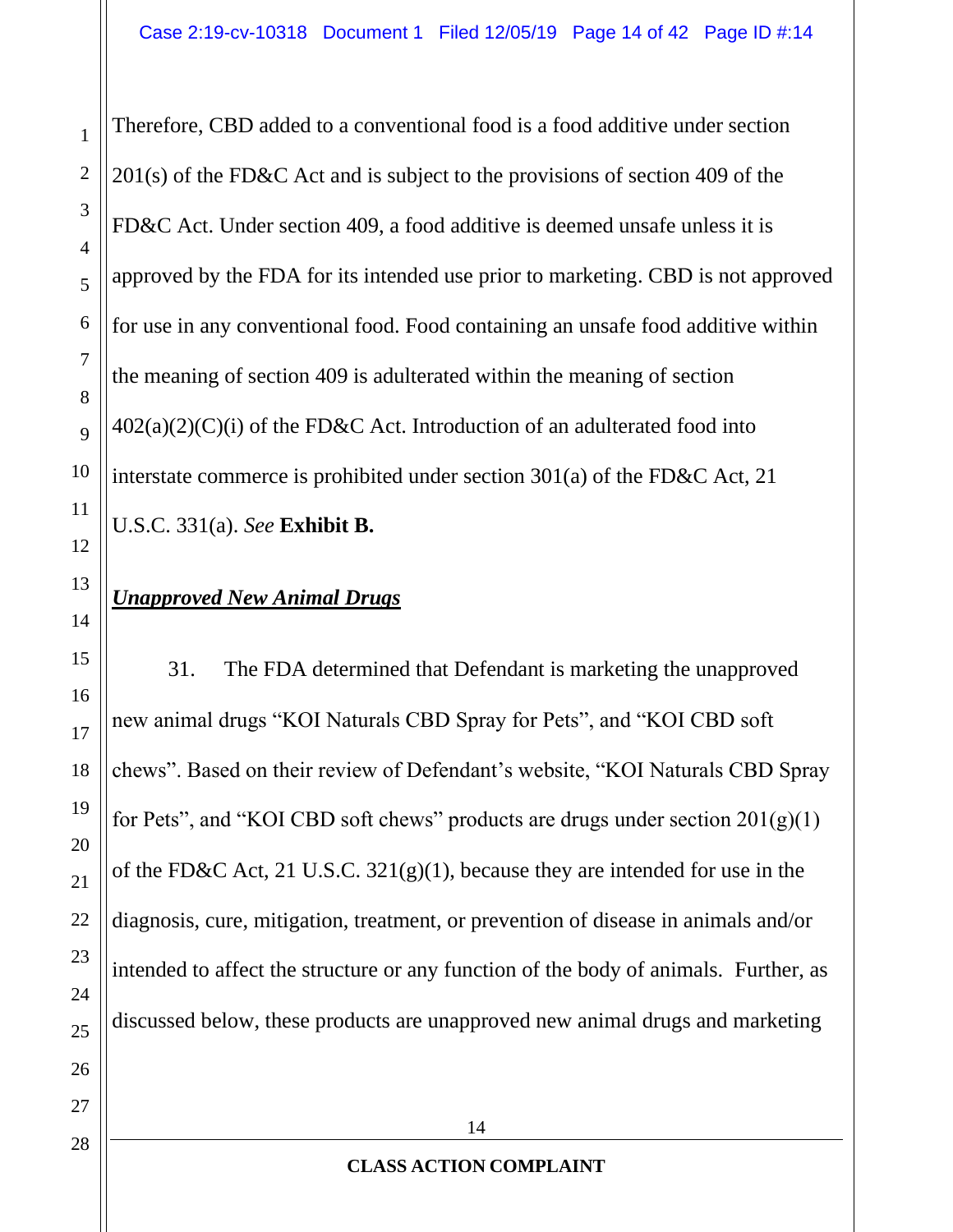them violates the FD&C Act. The Warning Letter cites numerous claims made on Defendant's website supporting this position. *See* **Exhibit B.**

# *301(ll) and Adulterated Animal Foods*

32. Defendant's use of CBD in animal foods is a prohibited act under section 301(ll) of the FD&C Act, 21 U.S.C. 331(ll), to introduce or deliver for introduction into interstate commerce any animal food to which has been added a drug approved under section 505 of the FD&C Act or for which substantial clinical investigations have been instituted and for which the existence of such investigations has been made public. Based on available evidence, the FDA has concluded that the prohibition in section 301(ll) applies to CBD, as described above.

33. As defined in section 201(s) of the FD&C Act (21 U.S.C. 321(s)), the term "food additive" refers to any substance the intended use of which results in its becoming a component of any animal food, unless the substance is generally recognized as safe (GRAS) among qualified experts under the conditions of its intended use, or unless the substance meets a listed exception.

34. There is no animal food additive regulation that authorizes the use of CBD. The FDA is not aware of any information to indicate that CBD is the subject of a prior sanction (i.e., a sanction or approval granted prior to the enactment of the

1

2

3

4

5

6

7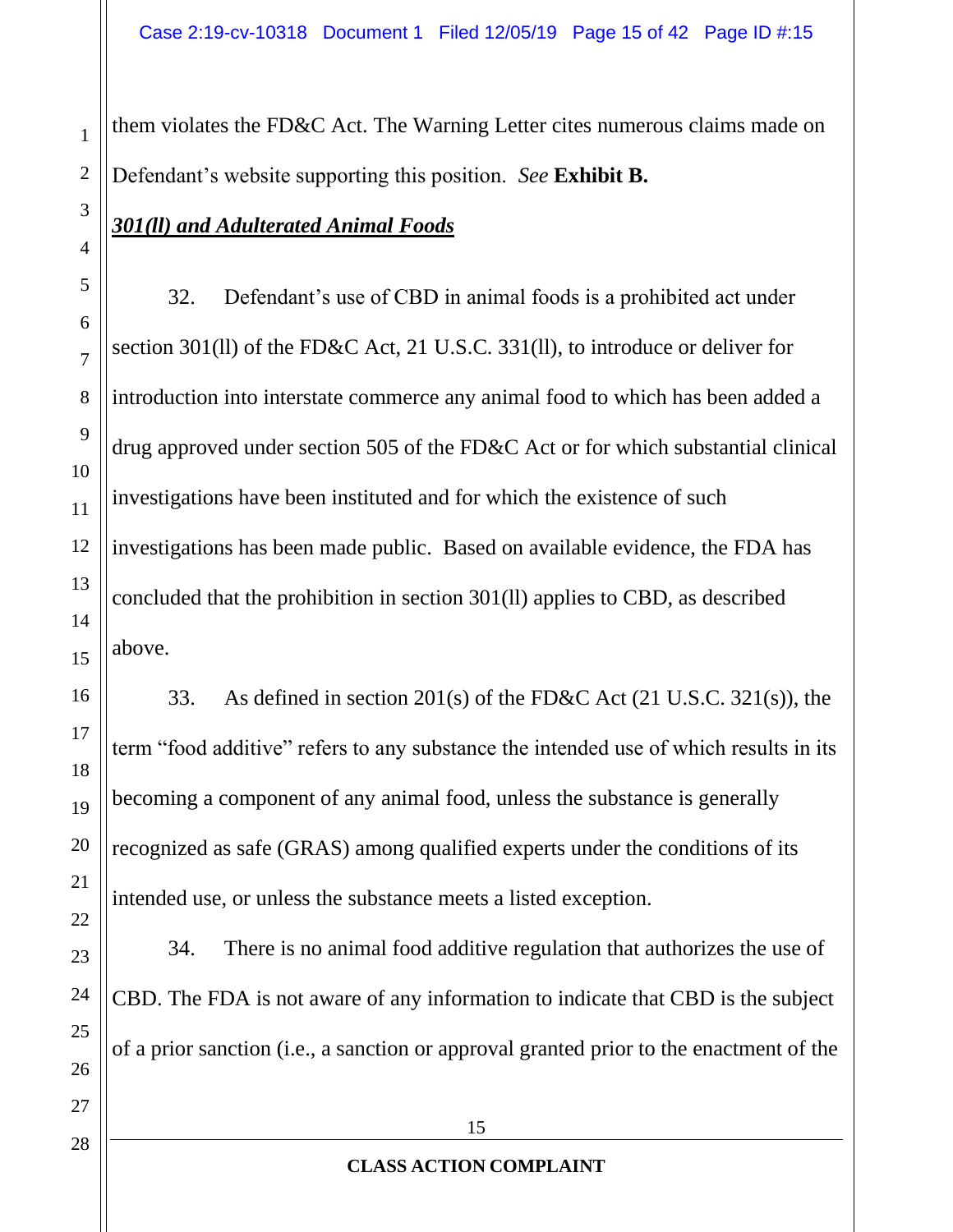Food Additives Amendment of 1958 under the FD&C Act, the Poultry Products Inspection Act, or the Meat Inspection Act). There is no basis to conclude that CBD is GRAS for use in animal foods. The FDA's regulations in 21 CFR 570.30(a)-(c) describe the criteria for eligibility for classification of an animal food ingredient as GRAS. The use of an animal food substance may be GRAS based on either scientific procedures or, for a substance used in animal food before 1958, through experience based on common use in animal food. *See* 21 CFR 570.30). There is no basis for general recognition of safety for CBD based either on scientific procedures or common use in animal food prior to January 1, 1958. Based on the FDA's review of the publicly available literature, the data and information necessary to support the safe use of CBD in animal foods are lacking. In fact, literature reports have raised safety concerns for animals consuming CBD, including, but not limited to, male reproductive toxicity and liver toxicity. Therefore, based on the FDA's review, the use of CBD in animal products does not satisfy the criteria for GRAS status under 21 CFR 570.30.

35. Under section 409, an animal food additive is deemed unsafe unless it is approved by FDA for its intended use prior to marketing. CBD is not approved for use in any animal food. Animal food containing an unsafe food additive within the meaning of section 409 is adulterated within the meaning of section  $402(a)(2)(C)(i)$  of the FD&C Act. Introduction of an adulterated animal food into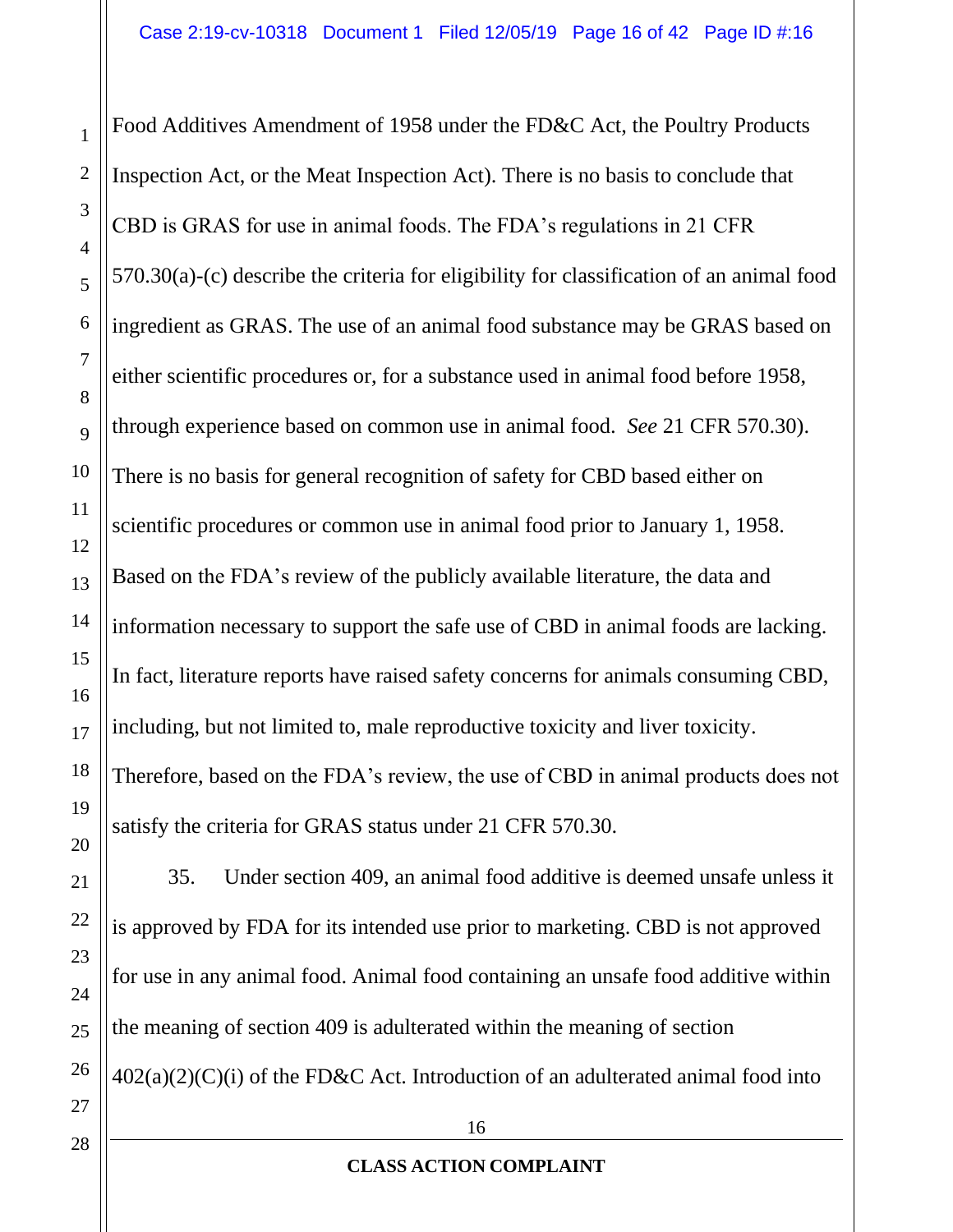interstate commerce is prohibited under section 301(a) of the FD&C Act, 21

# U.S.C. 331(a). *See* **Exhibit B.**

36. Defendant's conduct is also deceptive, unfair, and unlawful in that it violates the prohibition against the sale of adulterated and misbranded products under California's Sherman Laws, which adopt the federal labeling regulations as the food labeling requirements of the state. Cal. Health & Safety Code § 110100.

37. The introduction of adulterated and misbranded food into interstate commerce is prohibited under the FDCA and the parallel state statute cited in this Class Action Complaint.

38. Plaintiffs and Class Members would not have purchased the Products or would have paid less for the Products if they were aware of the misleading labeling of the Products by Defendant.

39. Defendant intended for Plaintiffs and the Class members to be deceived or misled.

40. Defendant's deceptive and misleading practices proximately caused harm to the Plaintiffs and the Class.

41. Plaintiffs and Class members would not have purchased the Products, or would have not paid as much for the Products, had they known the truth about the mislabeled and falsely advertised Products.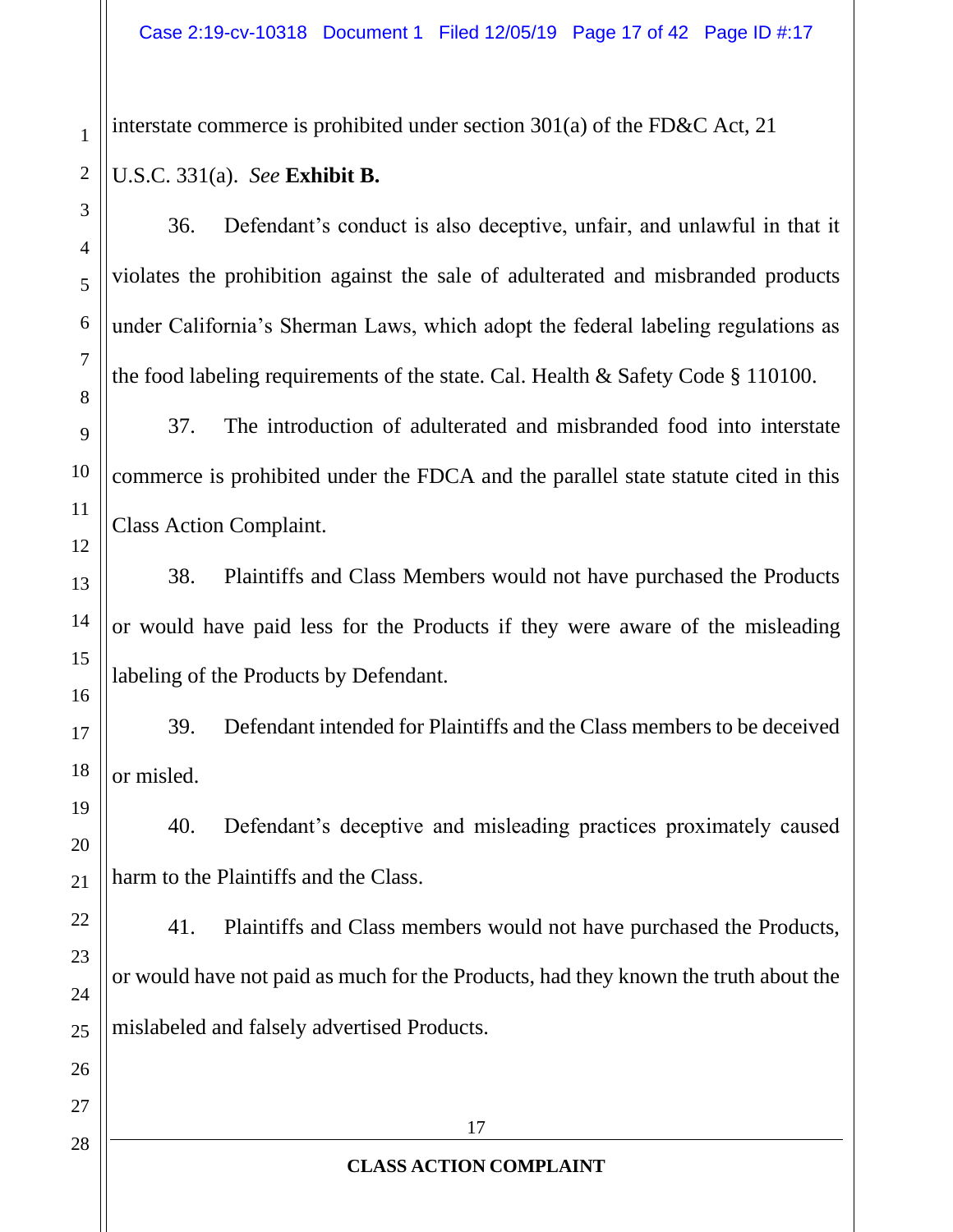#### **CLASS ACTION ALLEGATIONS**

42. Plaintiffs seek to represent a class defined as all persons in the United States who purchased the Products during the class period (the "Class"). Excluded from the Class are Defendant, and its affiliates, employees, officers and directors, persons or entities that purchased the Products for resale, and the Judge(s) assigned to this case. Plaintiffs reserve the right to seek narrower multi-state subclasses as appropriate.

43. Plaintiff Good also seeks to represent a Subclass of all persons in California who purchased the Products during the class period (the "California Subclass"). Excluded from the California Subclass are Defendant, its affiliates, employees, officers and directors, persons or entities that purchased the Products for resale, and the Judge(s) assigned to this case.

44. Plaintiff Fausett also seeks to represent a Subclass of all persons in Arizona who purchased the Products during the class period (the "Arizona Subclass"). Excluded from the Arizona Subclass are Defendant, its affiliates, employees, officers and directors, persons or entities that purchased the Products for resale, and the Judge(s) assigned to this case.

45. Plaintiffs further reserve the right to redefine the Class(es), and/or requests for relief.

1

2

3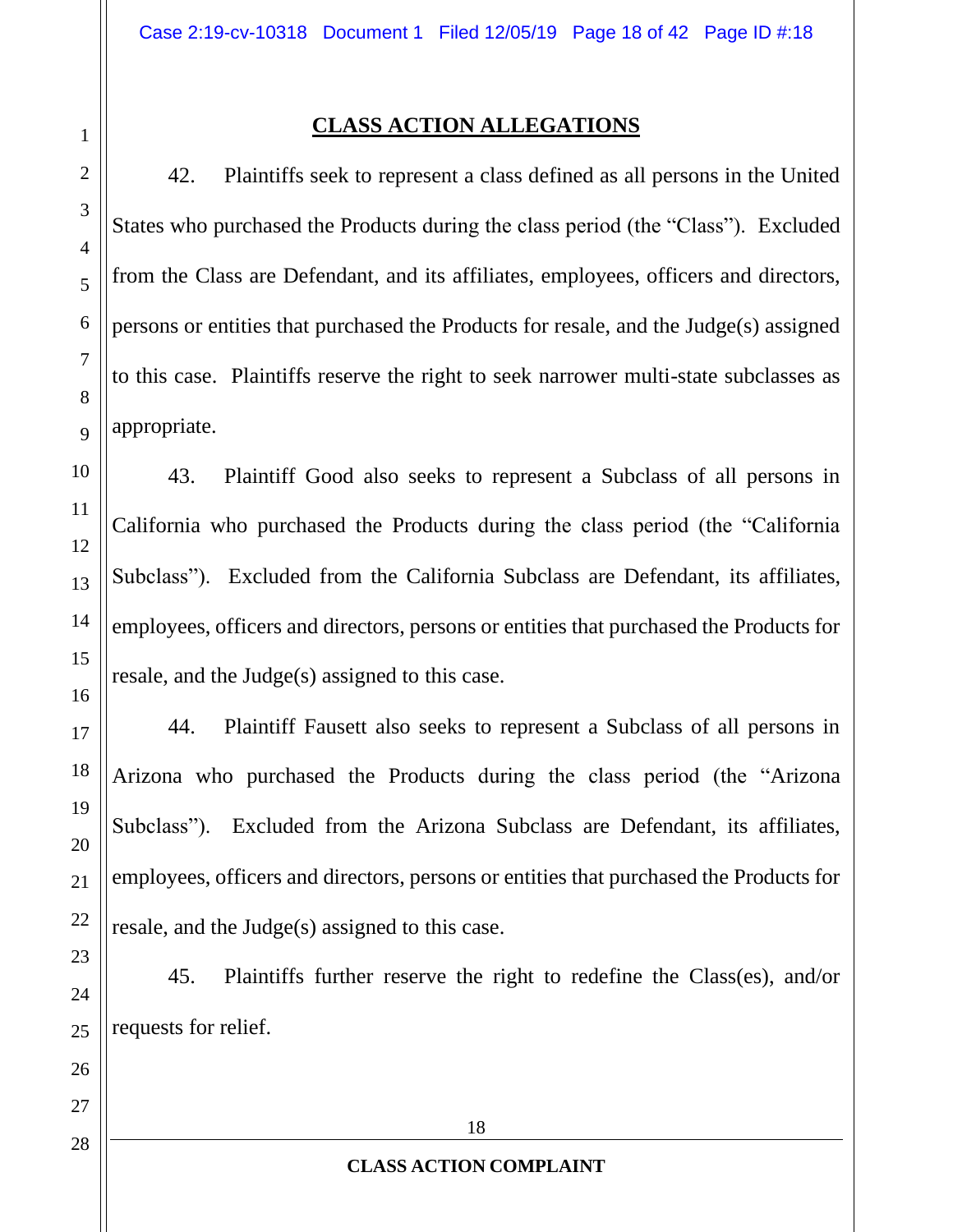46. Certification of Plaintiffs' claims for class-wide treatment is appropriate because Plaintiffs can prove the elements of their claims on a class-wide basis using the same evidence as would be used to prove those elements in individual actions alleging the same claims.

47. The members of the proposed Class(es) are so numerous that joinder of all members is impracticable.

48. The exact number of Class members is unknown. Due to the nature of the trade and commerce involved, as well as the number of online and direct complaints, Plaintiffs believe the Class consists of thousands of consumers.

49. Common questions of law and fact affect the right of each Class member, and a common relief by way of damages is sought for Plaintiffs and Class members.

50. Common questions of law and fact that affect Class members include,

but are not limited to:

- a. Whether the Products, when used by consumers in a normal and customary manner and/or in accordance with Defendant's suggested use, works as advertised, marketed, and conveyed to consumers;
- b. Whether, in the course of business, Defendant represented that the Products have characteristics, uses, benefits, or qualities that they do not have when used by consumers in a normal and customary manner and/or in accordance with Defendant's suggested use;
	- c. Whether the claims Defendant made and is making regarding the Products are unfair or deceptive; specifically, whether the Products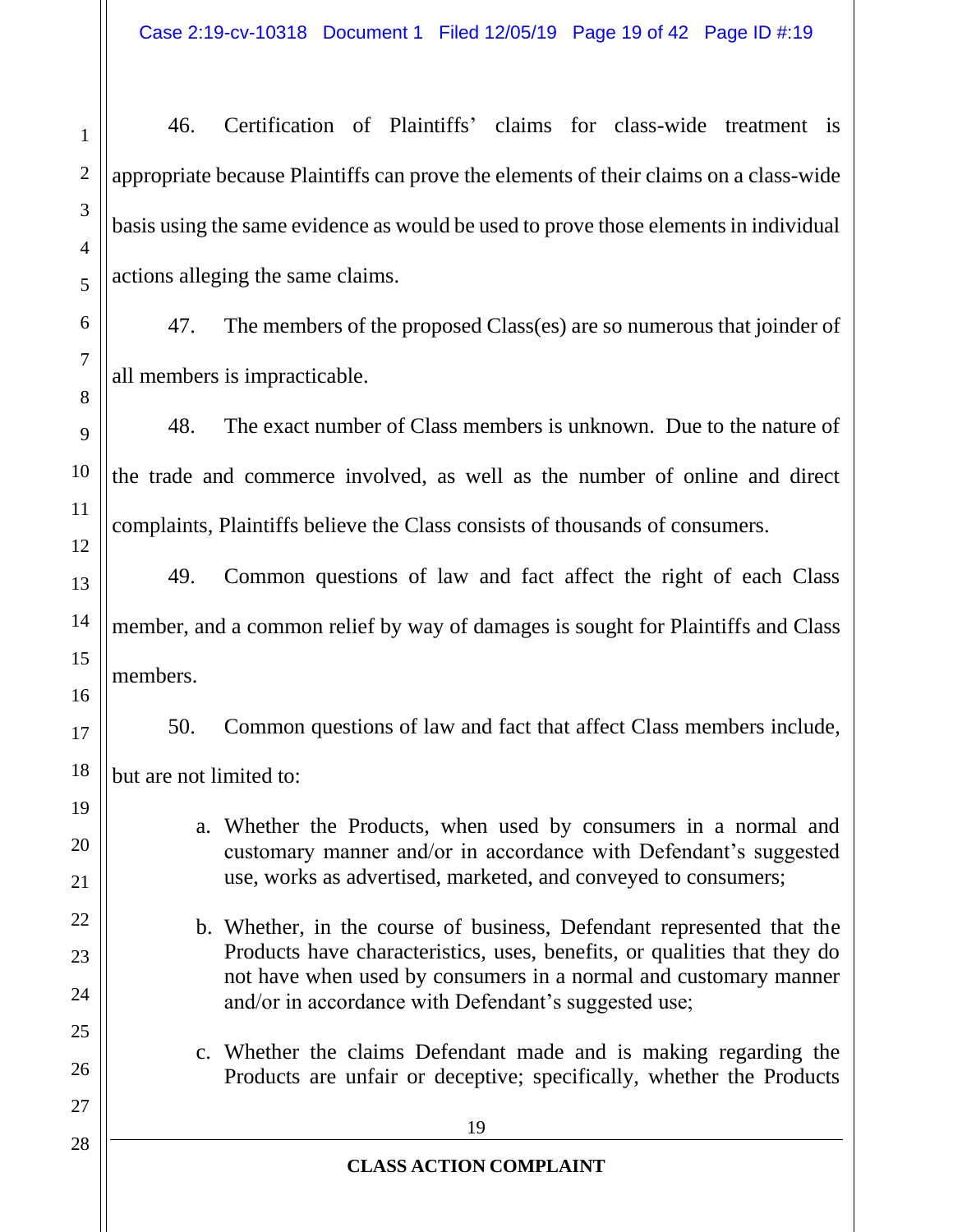were illegally labeled as dietary supplements with illegal delivery instructions;

- d. Whether Defendant knew at the time the consumer transactions took place that consumers would not receive the promised benefits of the Products that Defendant was claiming they would receive;
- e. Whether Defendant knowingly made misleading statements in connection with consumer transactions that reasonable consumers were likely to rely upon to their detriment;
- f. Whether Defendant knew or should have known that the representations and advertisements regarding the Products were unsubstantiated, false, and misleading;
- g. Whether Defendant has breached express and implied warranties in the sale and marketing of the Products;
- h. Whether Defendant's conduct violates public policy;
- i. Whether Defendant's acts and omissions violate California law;
- j. Whether Defendant's act and omissions violate the Arizona consumer protection law;
- k. Whether Defendant has been unjustly enriched by the sale of the Products to the Plaintiffs and the Class Members;
- l. Whether Plaintiffs and the Class Members did not receive the benefit of their bargain when purchasing the Products;
- m. Whether the Plaintiffs and the Class Members suffered monetary damages, and, if so, what is the measure of those damages;
- n. Whether Plaintiffs and the Class Members are entitled to an injunction, damages, restitution, equitable relief, and other relief deemed appropriate, and, if so, the amount and nature of such relief.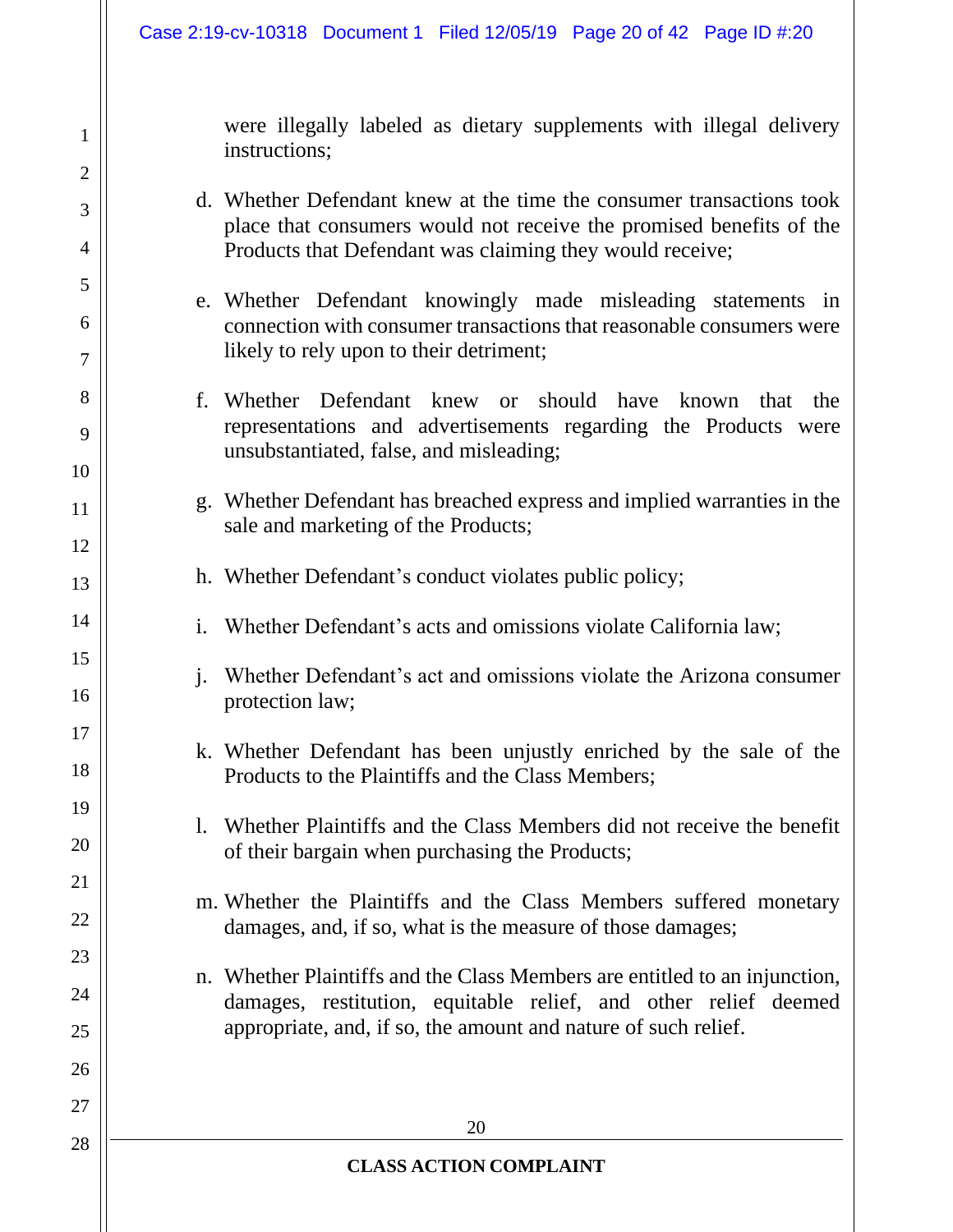51. Defendant engaged in a common course of conduct giving rise to the legal rights sought to be enforced by Plaintiffs, on behalf of themselves and the other Class members. Similar or identical statutory and common law violations, business practices, and injuries are involved. Individual questions, if any, are pale by comparison, in both quality and quantity, to the numerous common questions that dominate this action.

52. Additionally, the factual basis of Defendant's conduct is common to all Class members and represents a common thread of misconduct resulting in injury and damages to all members of the Class.

53. The named Plaintiffs will fairly and adequately assert and protect the interests of the Class. Specifically, they have hired attorneys who are experienced in prosecuting class action claims and will adequately represent the interests of the Class; and they have no conflict of interests that will interfere with the maintenance of this class action.

- a. The common questions of law and fact set forth herein predominate over any questions affecting only individual Class members;
- b. The Class is so numerous as to make joinder impracticable but not so numerous as to create manageability problems;
- c. There are no unusual legal or factual issues which would create manageability problems, and depending on discovery, manageability will not be an issue as much information is solely in Defendant's possession;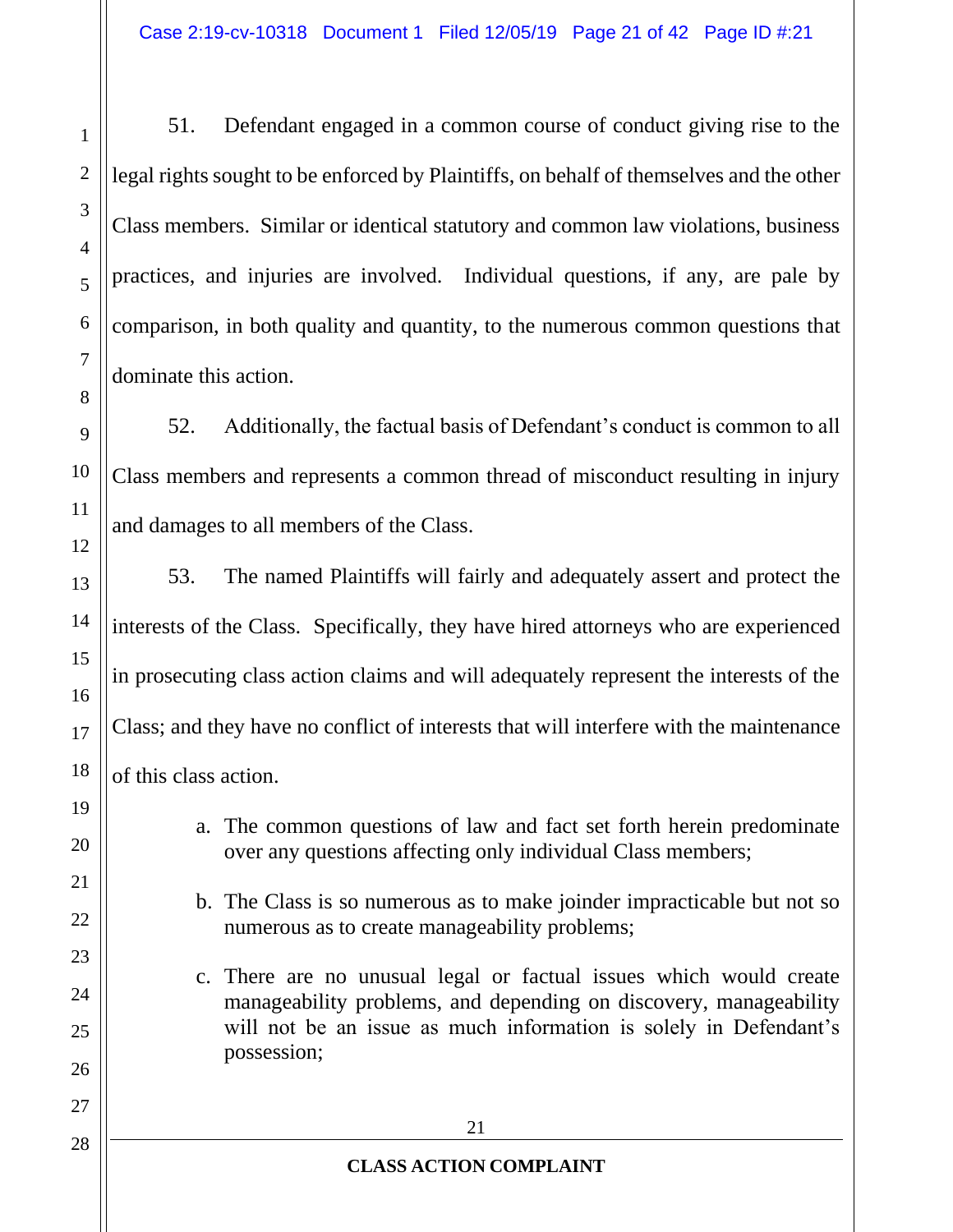1

2

3

4

5

6

7

8

9

10

11

12

13

14

15

16

17

18

19

20

21

22

23

24

25

26

27

28

- d. Prosecution of separate actions by individual members of the Class would create a risk of inconsistent and varying adjudications against Defendant when confronted with incompatible standards of conduct;
- e. Adjudications with respect to individual members of the Class could, as a practical matter, be dispositive of any interest of other members not parties to such adjudications, or substantially impair their ability to protect their interests; and
- f. The claims of the individual Class members are small in relation to the expenses of litigation, making a Class action the only procedure in which Class members can, as a practical matter, recover. However, the claims of individual Class members are collectively large enough to justify the expense and effort in maintaining a class action.

#### **CAUSES OF ACTION**

#### **COUNT I California's Unfair Competition Law Cal. Bus. & Prof. Code § 17200 et seq. ("UCL") (On Behalf of the California Subclass)**

54. Plaintiffs re-allege and incorporate by reference the allegations contained in Paragraphs 1 through 53, as though set forth fully herein.

55. Plaintiff Good brings this claim individually and on behalf of the members of the proposed California Subclass against Defendant.

56. The UCL prohibits any "unlawful, unfair or fraudulent business act or practice." Cal. Bus. & Prof. Code § 17200.

57. The acts, omissions, misrepresentations, practices, and non-disclosures of Defendant as alleged herein constitute business acts and practices.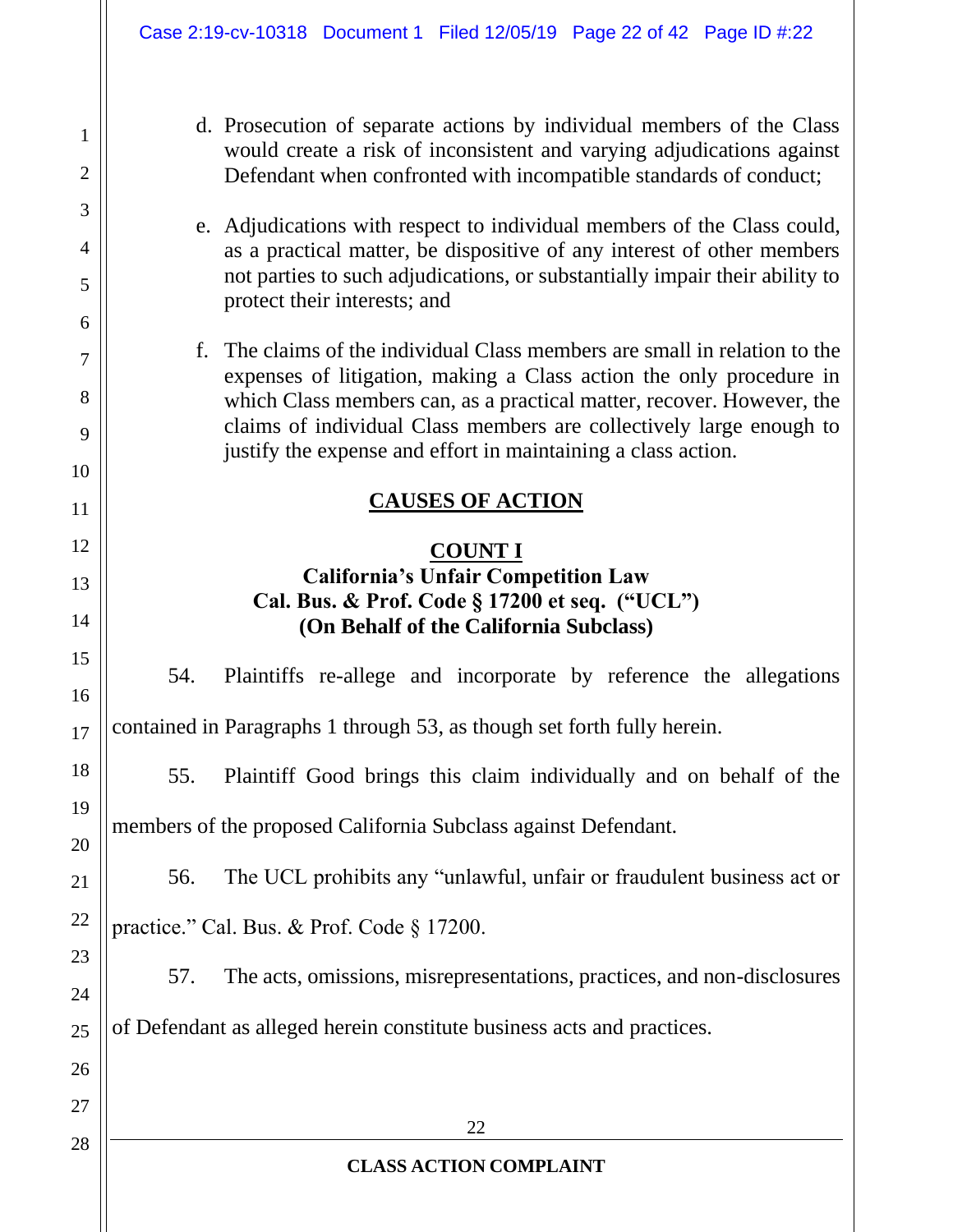Case 2:19-cv-10318 Document 1 Filed 12/05/19 Page 23 of 42 Page ID #:23

58. Unlawful: The acts alleged herein are "unlawful" under the UCL in that they violate at least the following laws:

a. The False Advertising Law, Cal. Bus. & Prof. Code §§ 17500 et seq.; b. The Consumers Legal Remedies Act, Cal. Civ. Code §§ 1750 et seq.;

c. The Federal Food, Drug, and Cosmetic Act, 21 U.S.C. §§ 301 et seq.; and

d. The California Sherman Food, Drug, and Cosmetic Law, Cal. Health & Safety Code §§ 110100 et seq.

59. Unfair: Defendant's conduct with respect to the labeling, advertising, and sale of the Products was "unfair" because Defendant's conduct was immoral, unethical, unscrupulous, or substantially injurious to consumers and the utility of their conduct, if any, does not outweigh the gravity of the harm to their victims.

60. Defendant's conduct with respect to the labeling, advertising, and sale of the Products was and is also unfair because it violates public policy as declared by specific constitutional, statutory or regulatory provisions, including but not limited to the applicable sections of: the Consumers Legal Remedies Act, the False Advertising Law, the Federal Food, Drug, and Cosmetic Act, and the California Sherman Food, Drug, and Cosmetic Law.

61. Defendant's conduct with respect to the labeling, advertising, and sale of the Products was and is unfair because the consumer injury was substantial, not

1

2

3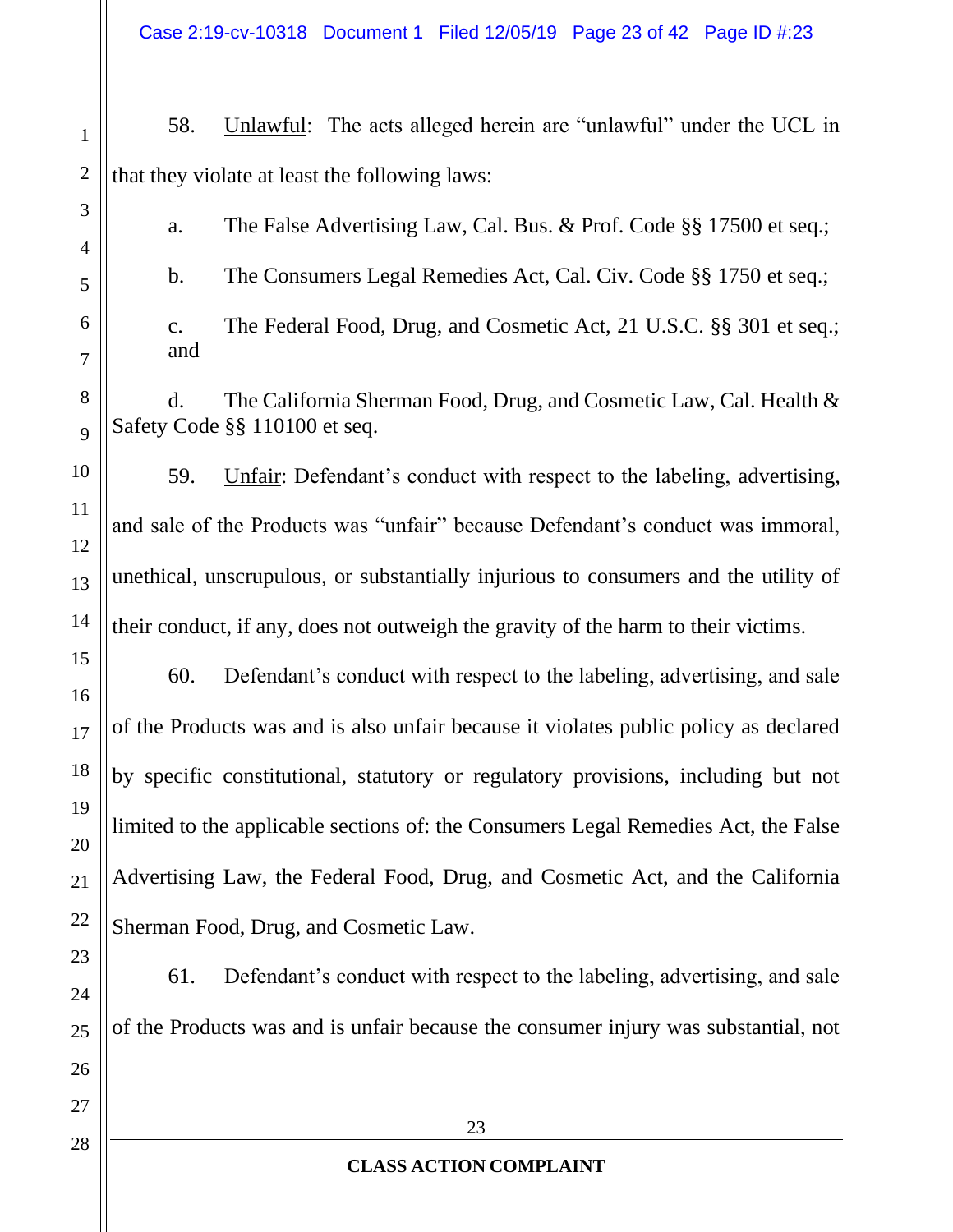outweighed by benefits to consumers or competition, and not one consumer themselves could reasonably have avoided.

62. Fraudulent: A statement or practice is "fraudulent" under the UCL if it is likely to mislead or deceive the public, applying an objective reasonable consumer test.

63. As set forth herein, Defendant's claims relating the ingredients stated on the Products' labeling and moreover that the Products were labeled as illegal dietary supplements with illegal delivery instruction is likely to mislead reasonable consumers to believe the product is legal to purchase.

64. Defendant profited from its sale of the falsely, deceptively, and unlawfully advertised and packaged Products to unwary consumers.

65. Plaintiff and California Subclass Members are likely to continue to be damaged by Defendant's deceptive trade practices, because Defendant continues to disseminate misleading information on the Products' packaging. Thus, injunctive relief enjoining Defendant's deceptive practices is proper.

66. Defendant's conduct caused and continues to cause substantial injury to Plaintiff and the other California Subclass Members. Plaintiff has suffered injury in fact as a result of Defendant's unlawful conduct.

67. In accordance with Bus. & Prof. Code § 17203, Plaintiff seeks an order enjoining Defendant from continuing to conduct business through unlawful, unfair,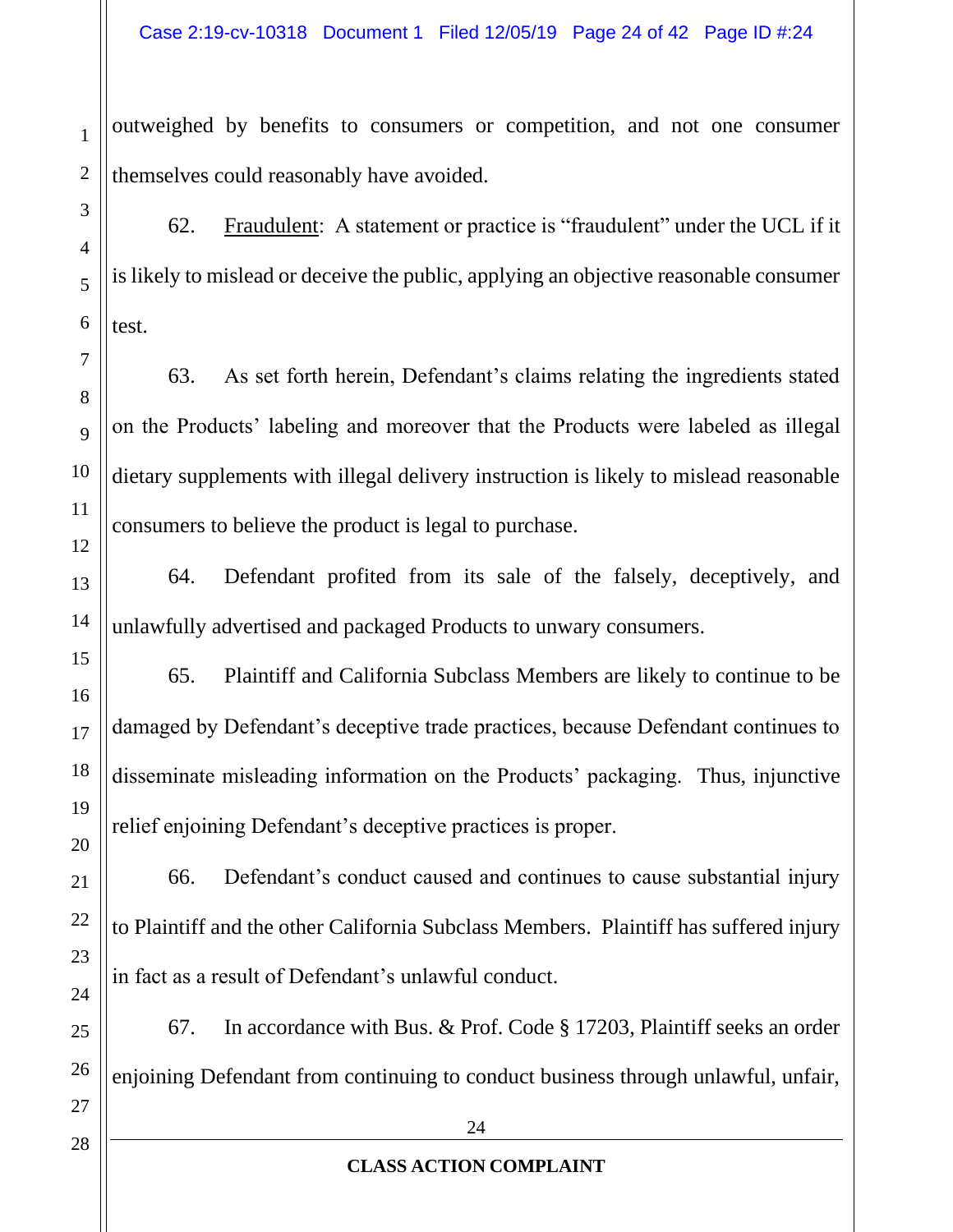and/or fraudulent acts and practices, and to commence a corrective advertising campaign.

1

2

3

4

5

6

7

8

9

10

11

12

13

14

15

16

17

18

19

20

21

22

23

24

25

26

27

28

68. Plaintiff and the California Subclass also seek an order for and restitution of all monies from the sale of the Products, which were unjustly acquired through acts of unlawful competition.

#### **COUNT II California's False Advertising Law Cal. Bus. & Prof. Code § 17500 ("FAL") (On Behalf of the California Subclass)**

69. Plaintiffs reallege and incorporate by reference paragraphs 1 through 53 as if fully set forth herein.

70. Plaintiff Good brings this claim individually and on behalf of the members of the proposed California Subclass against Defendant.

71. The FAL provides that "[i]t is unlawful for any person, firm, corporation or association, or any employee thereof with intent directly or indirectly to dispose of real or personal property or to perform services" to disseminate any statement "which is untrue or misleading, and which is known, or which by the exercise of reasonable care should be known, to be untrue or misleading." Cal. Bus. & Prof. Code § 17500.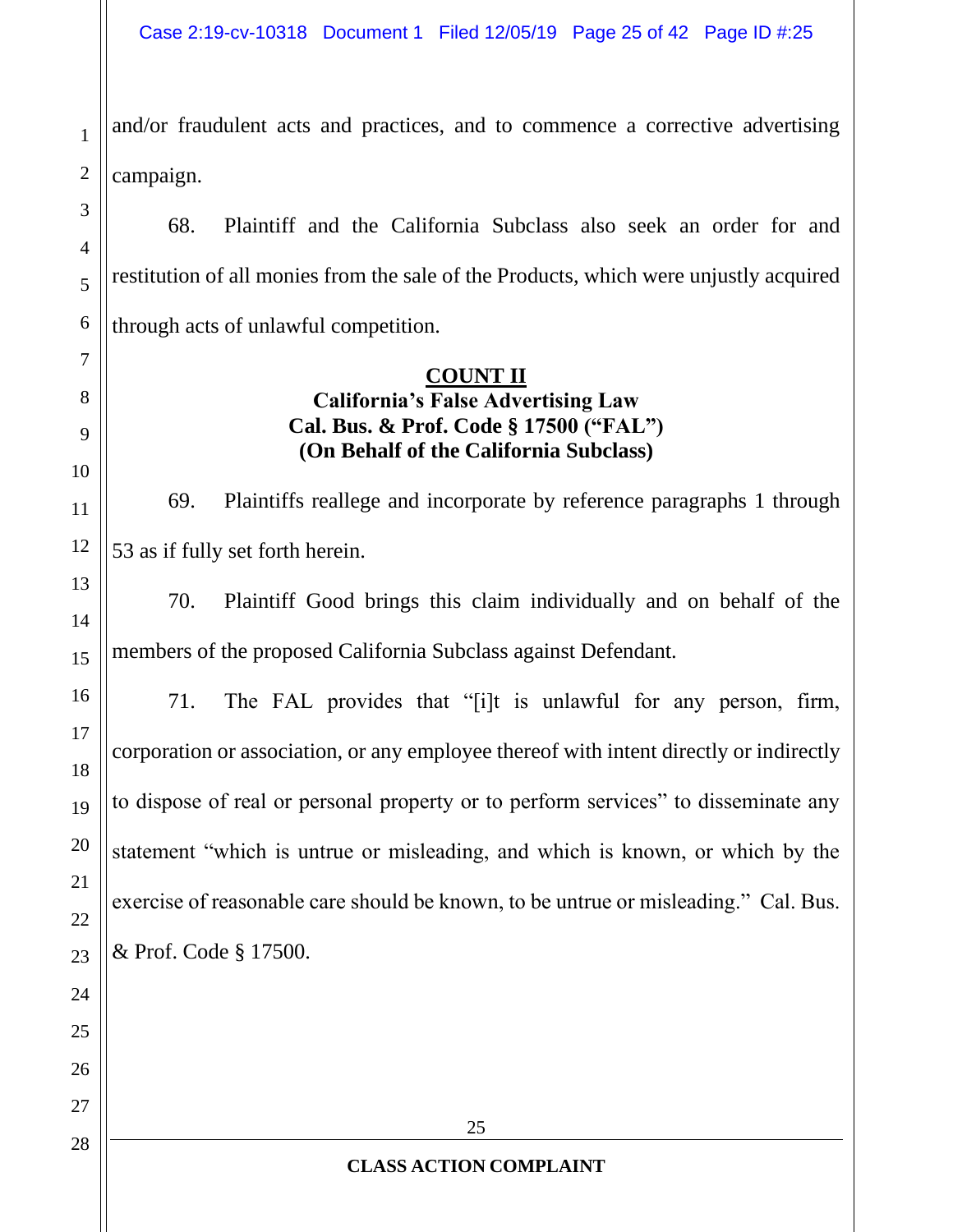72. It is also unlawful under the FAL to disseminate statements concerning property or services that are "untrue or misleading, and which is known, or which by the exercise of reasonable care should be known, to be untrue or misleading." Id. 73. As alleged herein, the advertisements, labeling, policies, acts, and practices of Defendant relating to the Products misled consumers acting reasonably as to the ingredients and effectiveness of the Products.

74. Plaintiff suffered injury in fact as a result of Defendant's actions as set forth herein because she purchased the Products in reliance on Defendant's false and misleading labeling claims that the Products, among other things, that the Products contained the ingredients stated on the Products' labeling and moreover that the Products were labeled as legal dietary supplements with legal delivery instruction as claimed on the Products' labeling and Defendant's website.

75. Defendant's business practices as alleged herein constitute deceptive, untrue, and misleading advertising pursuant to the FAL because Defendant has advertised the Products in a manner that is untrue and misleading, which Defendant knew or reasonably should have known, and omitted material information from its advertising.

76. Defendant profited from its sale of the falsely and deceptively advertised Products to unwary consumers.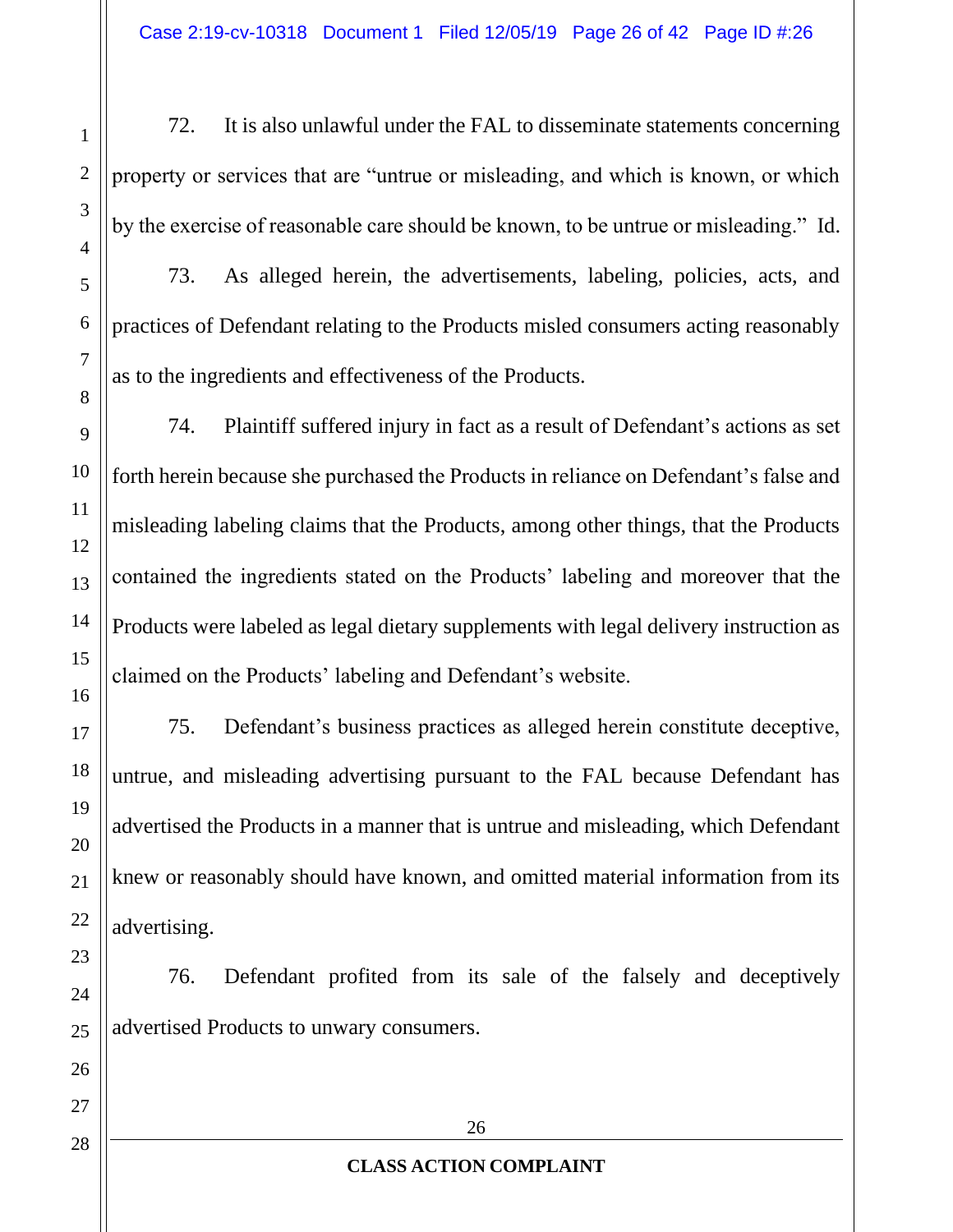| $\mathbf{1}$        | As a result, Plaintiff, the California Subclass, and the general public are<br>77.     |  |  |
|---------------------|----------------------------------------------------------------------------------------|--|--|
| $\overline{2}$      | entitled to injunctive and equitable relief, restitution, and an order for the         |  |  |
| 3                   | disgorgement of the funds by which Defendant was unjustly enriched.                    |  |  |
| $\overline{4}$      | 78.<br>Pursuant to Cal. Bus. & Prof. Code § 17535, Plaintiff, on behalf of             |  |  |
| 5                   |                                                                                        |  |  |
| 6                   | himself and the California Subclass, seeks an order enjoining Defendant from           |  |  |
| $\overline{7}$<br>8 | continuing to engage in deceptive business practices, false advertising, and any other |  |  |
| 9                   | act prohibited by law, including those set forth in this Complaint.                    |  |  |
| 10                  | <b>COUNT III</b>                                                                       |  |  |
| 11                  | <b>California's Consumer Legal Remedies Act</b>                                        |  |  |
| 12                  | Cal. Civ. Code § 1750 et seq. ("CLRA")<br>(On Behalf of the California Subclass)       |  |  |
| 13                  | 79.<br>Plaintiffs reallege and incorporate by reference paragraphs 1 through           |  |  |
| 14                  |                                                                                        |  |  |
| 15                  | 53 as if fully set forth herein.                                                       |  |  |
| 16                  | Plaintiff Good brings this claim individually and on behalf of the<br>80.              |  |  |
| 17<br>18            | members of the proposed California Subclass against Defendant.                         |  |  |
| 19                  | The CLRA prohibits deceptive practices in connection with the conduct<br>81.           |  |  |
| 20                  | of a business that provides goods, property, or services primarily for personal,       |  |  |
| 21                  |                                                                                        |  |  |
| 22                  | family, or household purposes.                                                         |  |  |
| 23                  | Defendant's false and misleading labeling and other policies, acts, and<br>82.         |  |  |
| 24                  | practices were designed to, and did, induce the purchase and use of the Products for   |  |  |
| 25                  |                                                                                        |  |  |
| 26                  |                                                                                        |  |  |
| 27                  |                                                                                        |  |  |
| 28                  | 27                                                                                     |  |  |
|                     | <b>CLASS ACTION COMPLAINT</b>                                                          |  |  |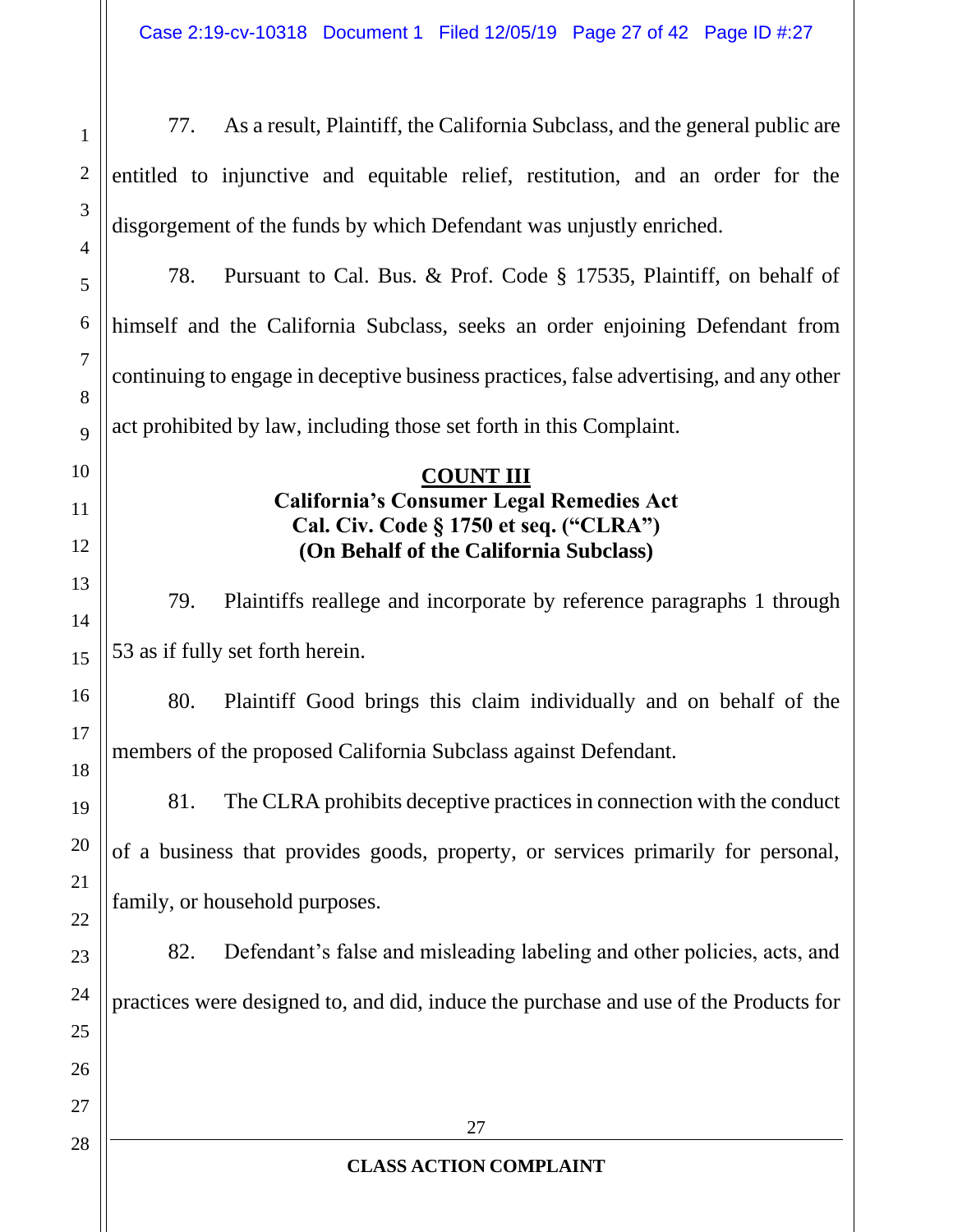| $\mathbf{1}$   | personal, family, or household purposes by Plaintiff and California Subclass            |  |  |
|----------------|-----------------------------------------------------------------------------------------|--|--|
| $\mathbf{2}$   | Members, and violated and continue to violate the following sections of the CLRA:       |  |  |
| 3              | a. $\S$ 1770(a)(5): representing that goods have characteristics, uses, or              |  |  |
| $\overline{4}$ | benefits which they do not have;                                                        |  |  |
| 5              | b. $\S$ 1770(a)(7): representing that goods are of a particular standard,               |  |  |
| 6              | quality, or grade if they are of another;                                               |  |  |
| $\tau$         | c. $\frac{1}{2}$ 1770(a)(9): advertising goods with intent not to sell them as          |  |  |
| 8              | advertised; and                                                                         |  |  |
| 9              | d. $\frac{1}{2}$ 1770(a)(16): representing the subject of a transaction has been        |  |  |
| 10             | supplied in accordance with a previous representation when it has not.                  |  |  |
| 11             | 83.<br>Defendant profited from the sale of the falsely, deceptively, and                |  |  |
| 12             |                                                                                         |  |  |
| 13             | unlawfully advertised Products to unwary consumers.                                     |  |  |
| 14             | Defendant's wrongful business practices constituted, and constitute, a<br>84.           |  |  |
| 15             | continuing course of conduct in violation of the CLRA.                                  |  |  |
| 16             | Pursuant to the provisions of Cal. Civ. Code § 1782(a), Plaintiff will<br>85.           |  |  |
| 17             |                                                                                         |  |  |
| 18             | provide a letter to Defendant concurrently with the filing of this Class Action         |  |  |
| 19             | Complaint or shortly thereafter with notice of its alleged violations of the CLRA,      |  |  |
| 20             |                                                                                         |  |  |
| 21             | demanding that Defendant correct such violations, and providing it with the             |  |  |
| 22             | opportunity to correct its business practices. If Defendant does not thereafter correct |  |  |
| 23             | its business practices, Plaintiff will amend (or seek leave to amend) the complaint to  |  |  |
| 24             |                                                                                         |  |  |
| 25             | add claims for monetary relief, including restitution and actual damages under the      |  |  |
| 26             | <b>Consumers Legal Remedies Act.</b>                                                    |  |  |
| 27             |                                                                                         |  |  |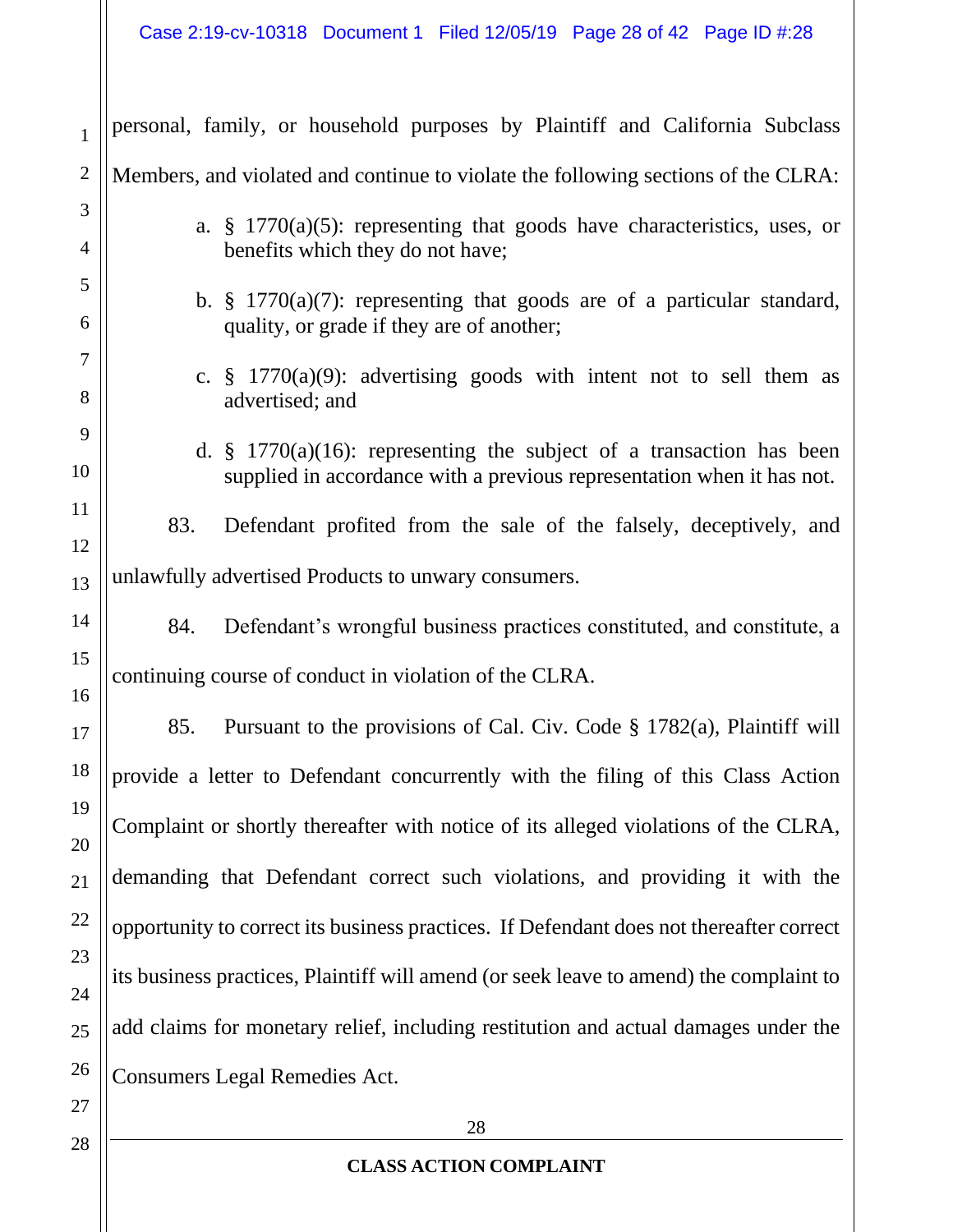Case 2:19-cv-10318 Document 1 Filed 12/05/19 Page 29 of 42 Page ID #:29

86. Pursuant to California Civil Code § 1780, Plaintiff seeks injunctive relief, his reasonable attorney fees and costs, and any other relief that the Court deems proper.

#### **COUNT IV**

#### **Breach of Express Warranties Cal. Com. Code § 2313(1) (On Behalf of the California Subclass)**

87. Plaintiffs reallege and incorporate by reference paragraphs 1 through 53 as if fully set forth herein.

88. Plaintiff Good brings this claim individually and on behalf of the members of the proposed California Subclass against Defendant.

89. Through the Products' labels and advertising, Defendant made affirmations of fact or promises, or description of goods, described above, which were "part of the basis of the bargain," in that Plaintiff and the California Subclass purchased the Products in reasonable reliance on those statements. Cal. Com. Code  $§$  2313(1).

90. Defendant breached the express warranties by selling Products that do not and cannot provide the promised benefits and moreover by selling Products that are illegally labeled as dietary supplements with illegal delivery instructions.

91. Plaintiff and the California Subclass Members would not have purchased the Products had they known the true nature of the Products' ingredients

1

2

3

4

5

6

7

8

9

10

11

12

13

14

15

16

17

18

19

20

21

22

23

24

25

26

#### **CLASS ACTION COMPLAINT**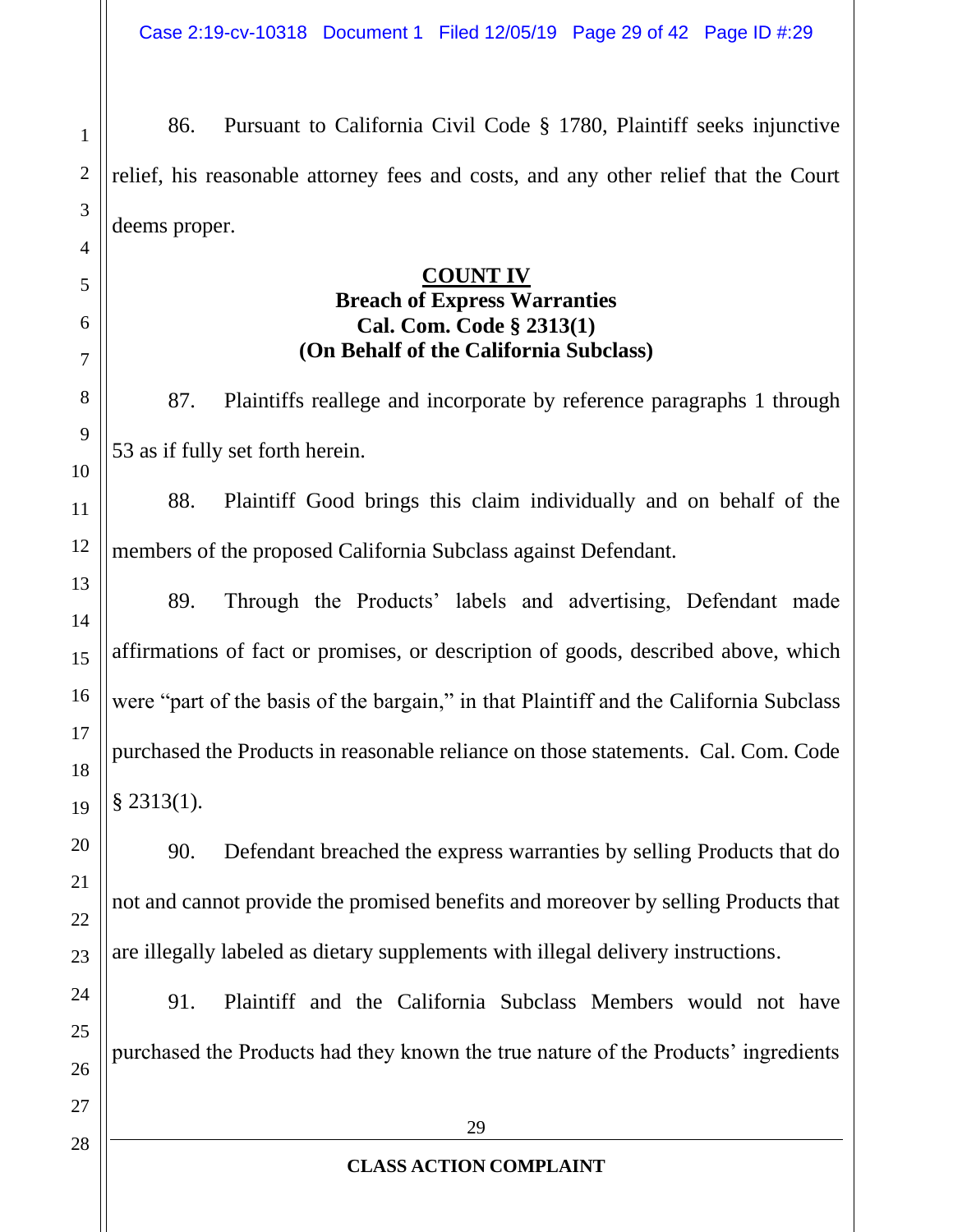and what the Products contained and moreover that the Products were illegally labeled with illegal delivery instructions.

92. That breach actually and proximately caused injury in the form of the lost purchase price that Plaintiff and California Subclass members paid for the Products.

93. Furthermore, Defendant had actual knowledge of the defect in the Products purchased by Plaintiff, as well as the Products purchased by other members of the Class, because it had actual knowledge of the nature, ingredients and qualities of the ingredients in its Products by virtue of its own Products' testing and it knows that the affirmations and representations it makes concerning the nature, benefits, ingredients and quantities on the Products' labeling and Defendant's website and advertising is false. Defendant also has actual knowledge of the defect because it received the FDA's warning letter.

94. As a result of Defendant's breach of warranty, Plaintiff and California Subclass Members have been damaged in the amount of the purchase price of the Products and any consequential damages resulting from the purchases.

//

//

//

//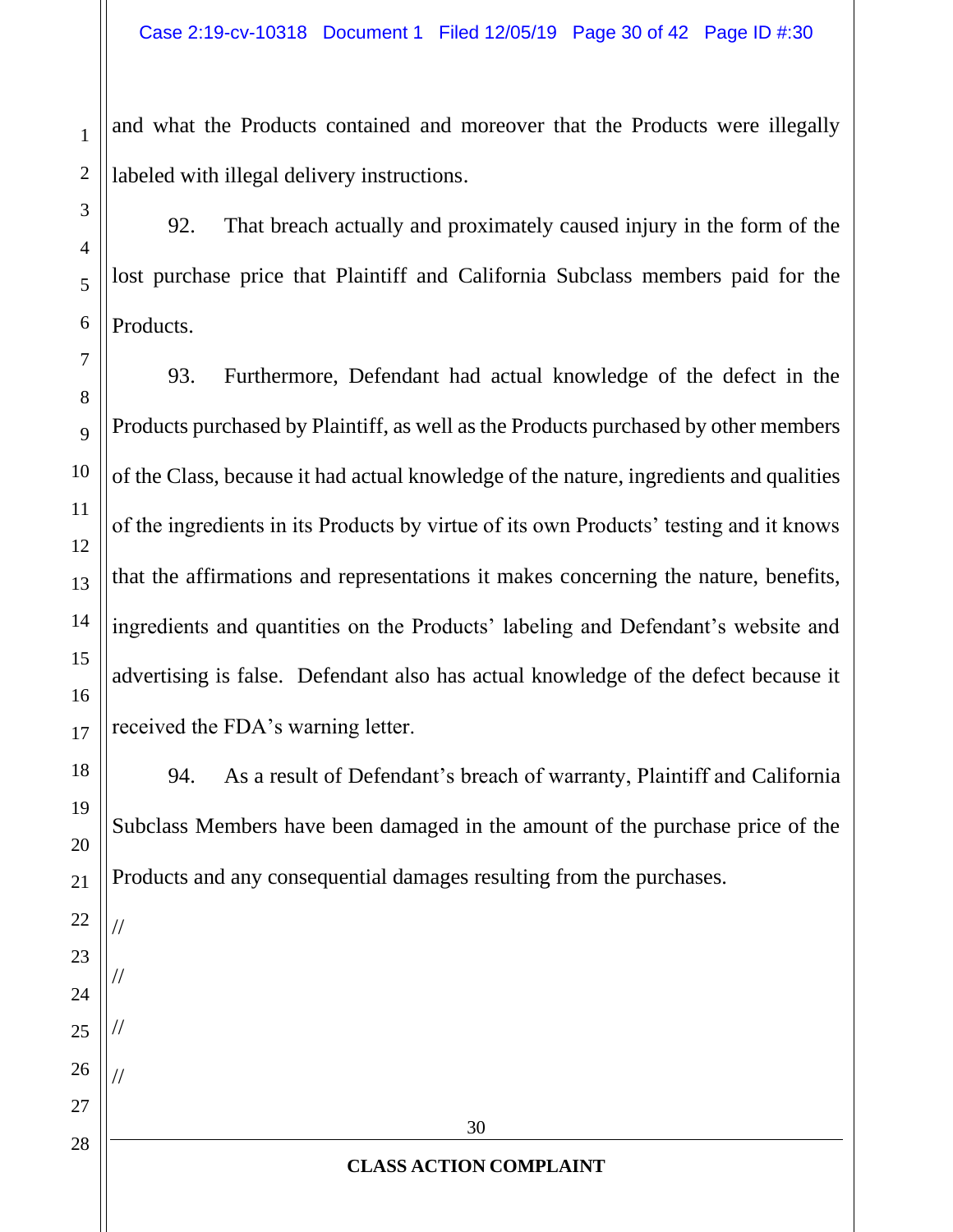# **COUNT V Breach of Implied Warranty of Merchantability Cal. Com. Code § 2314 (On Behalf of the California Subclass)**

95. Plaintiffs reallege and incorporate by reference paragraphs 1-53 as if fully set forth herein.

96. Plaintiff Good brings this claim individually and on behalf of the members of the proposed California Subclass against Defendant.

97. Defendant, through its acts and omissions set forth herein, in the sale, marketing, and promotion of the Products, made representations to Plaintiff and the California Subclass that, among other things, the Products were labeled as legal dietary supplements with legal delivery instructions.

98. Plaintiff and the California Subclass bought the Products manufactured, advertised, and sold by Defendant, as described herein.

99. Defendant is a merchant with respect to the goods of this kind which were sold to Plaintiff and the California Subclass Members, and there was, in the sale to Plaintiff and other consumers, an implied warranty that those goods were merchantable.

100. However, Defendant breached that implied warranty in that the Products provide no benefits, as set forth in detail herein.

1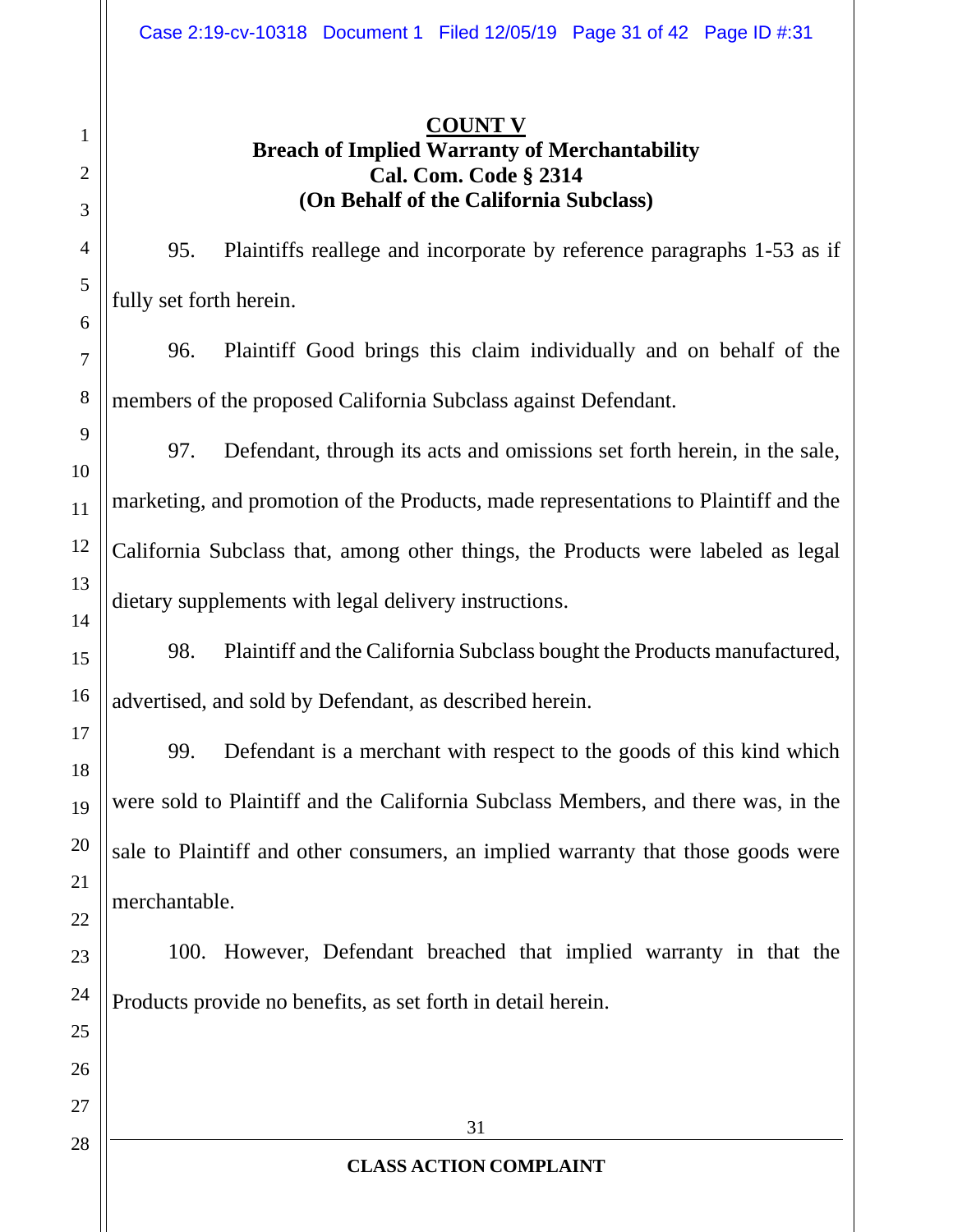101. As an actual and proximate result of Defendant's conduct, Plaintiff and the California Subclass did not receive goods as impliedly warranted by Defendant to be merchantable in that they did not conform to promises and affirmations made on the container or label of the goods nor are they fit for their ordinary purpose of providing the benefits as promised.

102. Plaintiff and the California Subclass have sustained damages as a proximate result of the foregoing breach of implied warranty in the amount of the Products' purchase prices.

#### **COUNT VI Breach of Express Warranties Ariz. Rev. Stat. § 47-2313,** *et seq***. (On Behalf of the Arizona Subclass)**

103. Plaintiffs reallege and incorporate by reference paragraphs 1 through 53 as if fully set forth herein.

104. Plaintiff Fausett brings this claim individually and on behalf of the members of the proposed Arizona Subclass against Defendant.

105. Through the Products' labels and advertising, Defendant made affirmations of fact or promises, or description of goods, described above, which were "part of the basis of the bargain," in that Plaintiff and the Arizona Subclass purchased the Products in reasonable reliance on those statements. Ariz. Rev. Stat.  $§$  47-2313(A).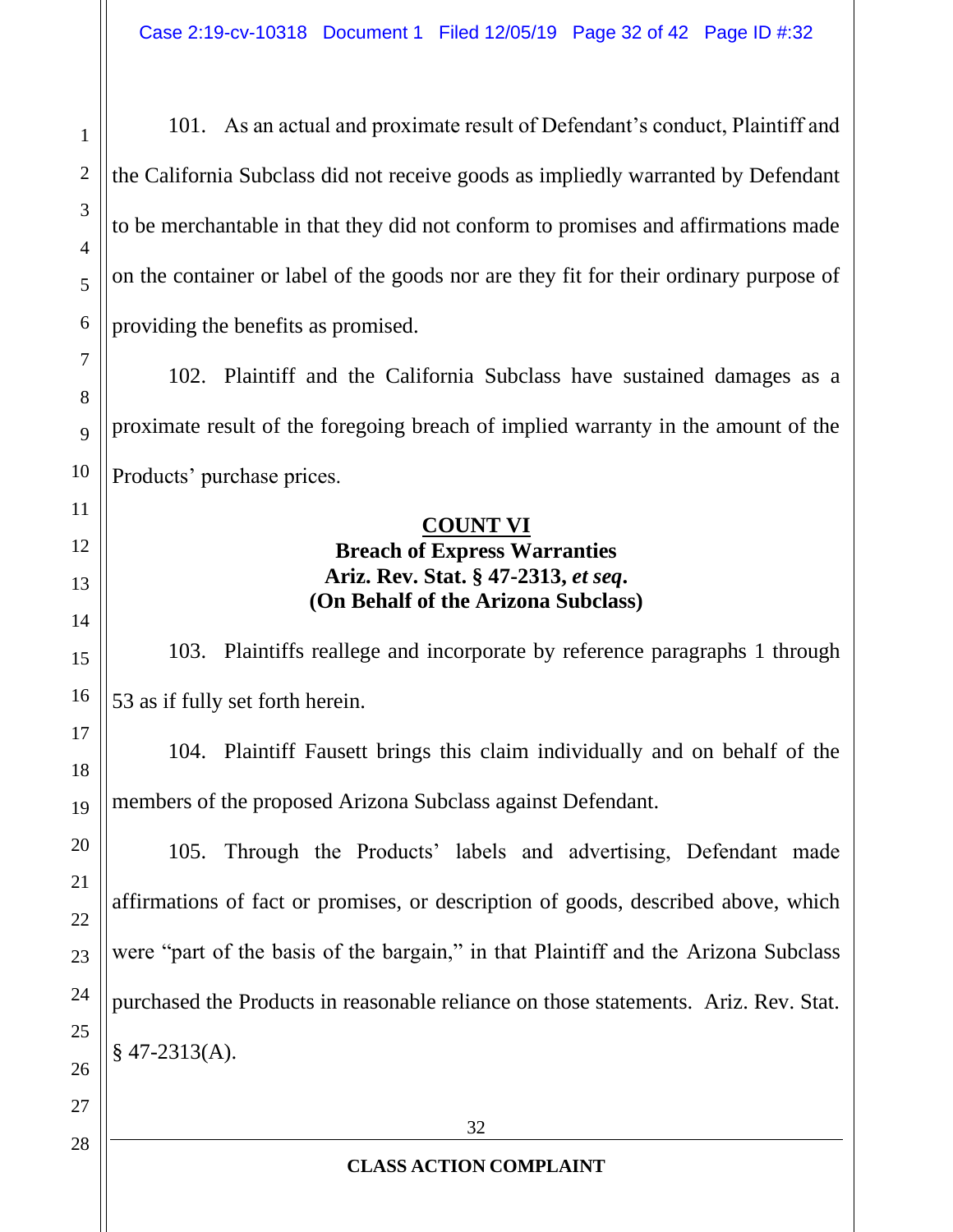106. Defendant breached the express warranties by selling Products that do not and cannot provide the promised benefits and moreover by selling Products that are illegally labeled as dietary supplements with illegal delivery instructions.

107. Plaintiff and the Arizona Subclass Members would not have purchased the Products had they known the true nature of the Products' ingredients and what the Products contained and moreover that the Products were illegally labeled with illegal delivery instructions.

108. That breach actually and proximately caused injury in the form of the lost purchase price that Plaintiff and Arizona Subclass members paid for the Products.

109. Furthermore, Defendant had actual knowledge of the defect in the Products purchased by Plaintiff, as well as the Products purchased by other members of the Arizona Subclass, because it had actual knowledge of the nature, ingredients and qualities of the ingredients in its Products by virtue of its own Products' testing and it knows that the affirmations and representations it makes concerning the nature, benefits, ingredients and quantities on the Products' labeling and Defendant's website and advertising is false. Defendant also has actual knowledge of the defect because it received the FDA's warning letter.

1

2

3

4

5

6

7

8

9

10

11

12

13

14

15

16

17

18

19

20

21

22

23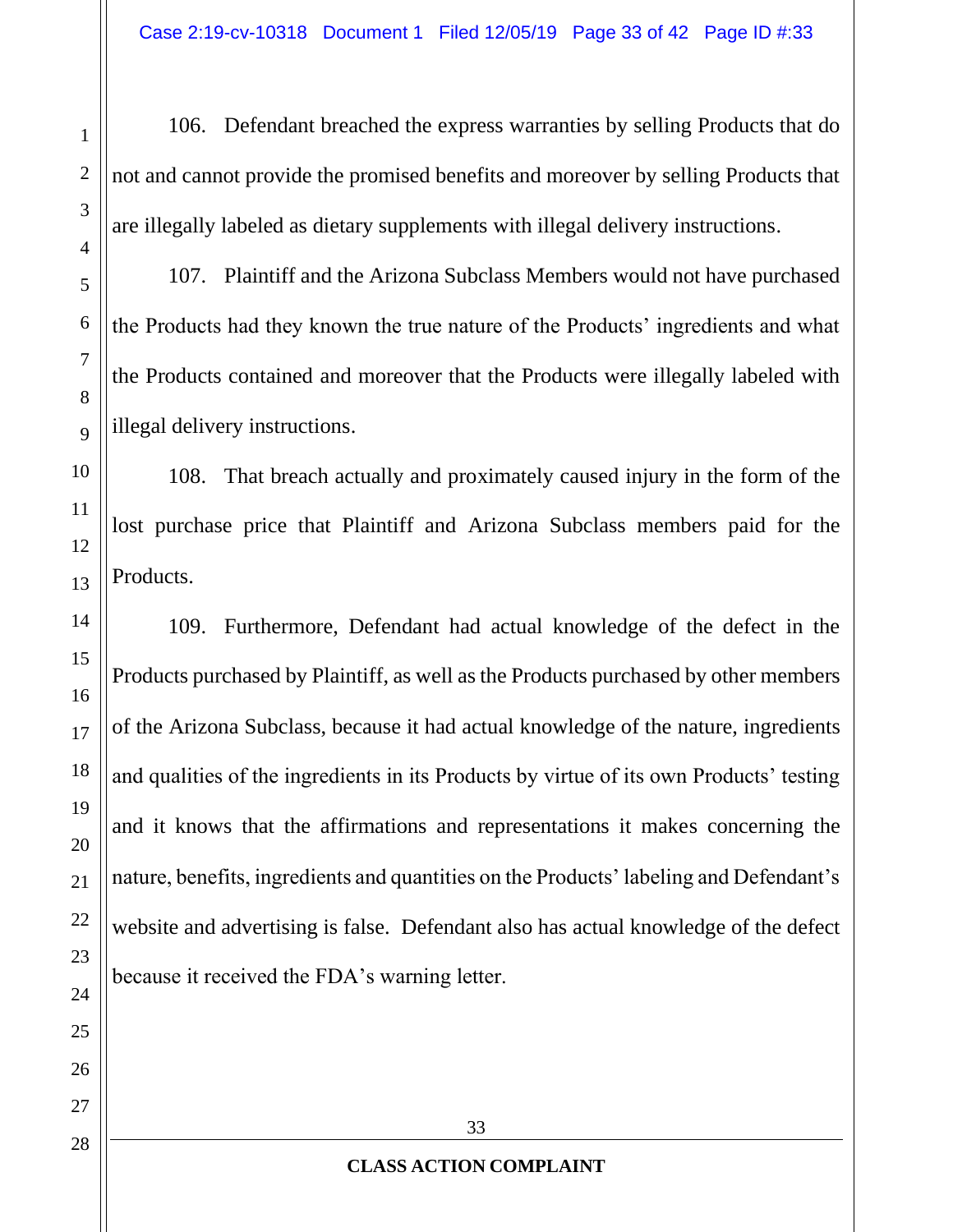110. As a result of Defendant's breach of warranty, Plaintiff and Arizona Subclass Members have been damaged in the amount of the purchase price of the Products and any consequential damages resulting from the purchases.

#### **COUNT VII Breach of Implied Warranty of Merchantability Ariz. Rev. Stat. § 47-2314,** *et seq***. (On Behalf of the Arizona Subclass)**

111. Plaintiffs reallege and incorporate by reference paragraphs 1-53 as if fully set forth herein.

112. Plaintiff Fausett brings this claim individually and on behalf of the members of the proposed Arizona Subclass against Defendant.

113. Defendant, through its acts and omissions set forth herein, in the sale, marketing, and promotion of the Products, made representations to Plaintiff and the Arizona Subclass that, among other things, that the Products were labeled as legal dietary supplements with legal delivery instructions.

114. Plaintiff and the Arizona Subclass bought the Products manufactured, advertised, and sold by Defendant, as described herein.

115. Defendant is a merchant with respect to the goods of this kind which were sold to Plaintiff and the Arizona Subclass, and there was, in the sale to Plaintiff and other consumers, an implied warranty that those goods were merchantable.

1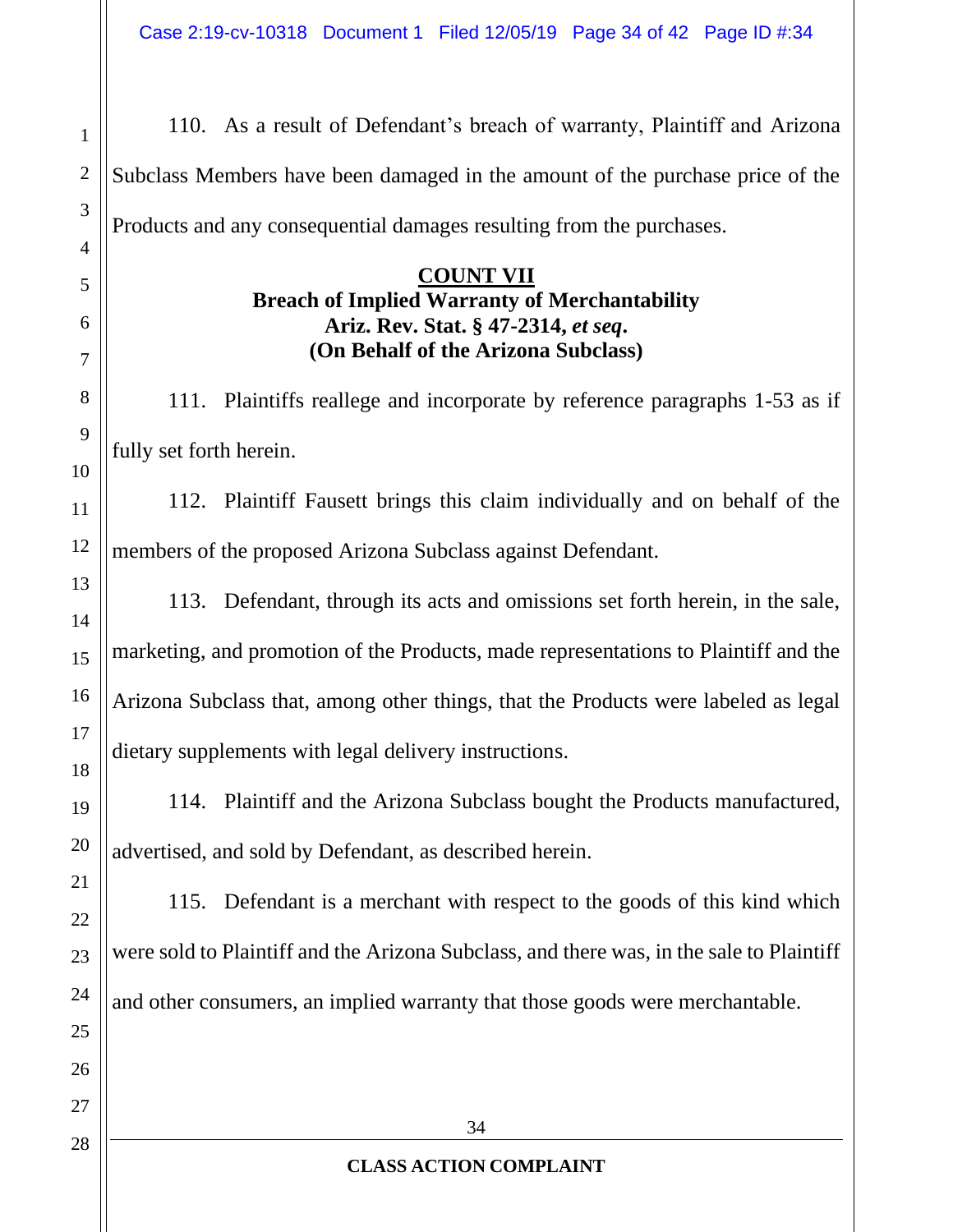116. However, Defendant breached that implied warranty in that the Products provide no benefits, as set forth in detail herein, and more the Products are actually labeled as illegal dietary supplements with illegal delivery instructions.

117. As an actual and proximate result of Defendant's conduct, Plaintiff and the Arizona Subclass did not receive goods as impliedly warranted by Defendant to be merchantable in that they did not conform to promises and affirmations made on the container or label of the goods nor are they fit for their ordinary purpose of providing the benefits as promised.

118. Plaintiff and the Arizona Subclass have sustained damages as a proximate result of the foregoing breach of implied warranty in the amount of the Products' purchase prices.

#### **COUNT VIII Violation of Arizona Consumer Fraud Act, Ariz. Rev. Stat. § 44-1521,** *et seq***. (On behalf of the Arizona Subclass)**

119. Plaintiffs reallege and incorporate by reference paragraphs 1-53 as if fully set forth herein.

120. Plaintiff Fausett brings this claim individually and on behalf of the members of the proposed Arizona Subclass against Defendant.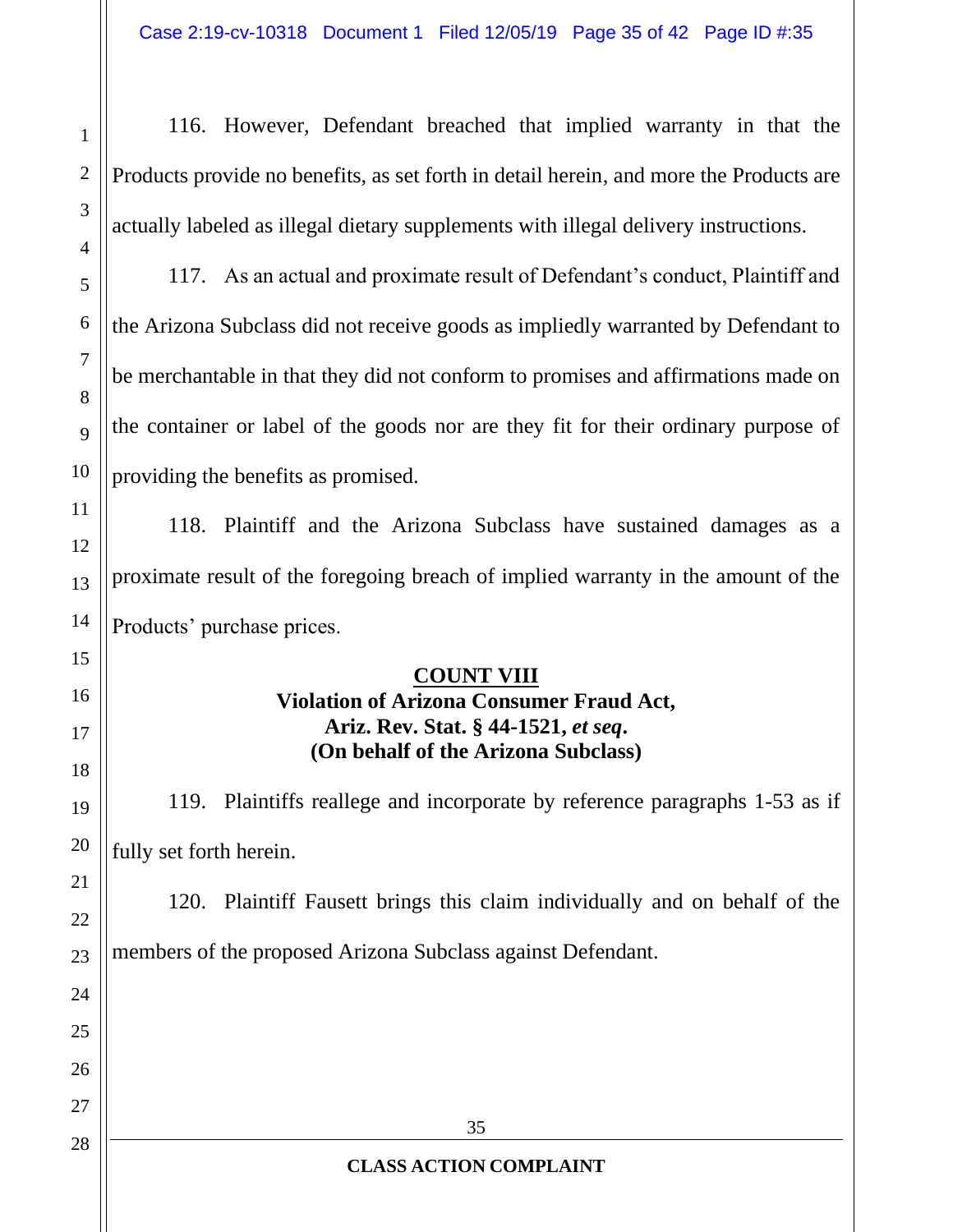121. The Arizona Consumer Fraud Act ("ACFA"), Ariz. Rev. Stat. § 44- 1521, *et seq*. was in full force and effect during the relevant time period applicable to this Complaint.

122. Plaintiff and the Arizona Subclass are consumers within the meaning of the ACFA given that Defendant's business activities involve trade or commerce, are addressed to the market generally, and otherwise implicate consumer protection concerns.

123. Defendant's CBD Products are merchandise within the meaning of the Act, and Defendant is engaged in trade or commerce within the meaning of the

ACFA.

1

2

3

4

5

6

7

8

9

10

11

12

13

14

15

16

17

18

19

20

21

22

23

25

124. The ACFA states, in relevant part, as follows:

The act, use or employment by any person of any deception, deceptive act or practice, fraud, false pretense, false promise, misrepresentation, or concealment, suppression or omission of any material fact with intent that others rely upon such concealment, suppression or omission, in connection with the sale or advertisement of any merchandise whether or not any person has in fact been misled, deceived or damaged thereby, is declared to be an unlawful practice.

125. When Defendant developed, manufactured, marketed, and sold the

CBD Products, it was involved in the conduct of trade and commerce under the

24 ACFA.

26 27 28

#### **CLASS ACTION COMPLAINT**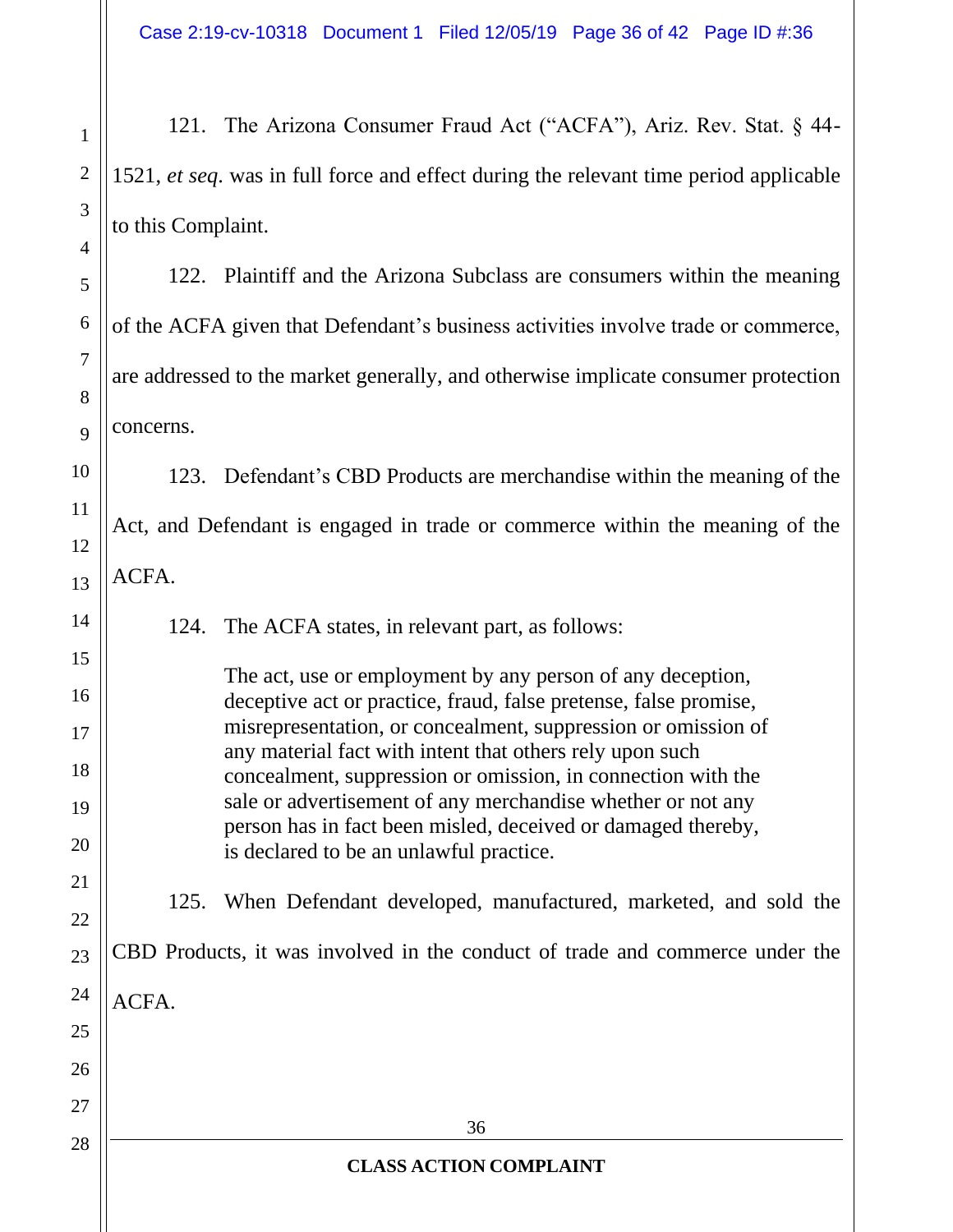126. As alleged herein, the advertisements, labeling, policies, acts, and practices of Defendant relating to the CBD Products misled consumers acting reasonably as to the nature, ingredients and effectiveness of the CBD Products, and moreover, that the CBD Products were legal dietary supplements with legal delivery instructions when, in fact, they were not.

127. Defendant concealed its knowledge of the true nature, ingredients and effectiveness from consumers like Plaintiff and the Arizona Subclass Members and instead sold the misrepresented CBD Products as legal dietary supplements with legal delivery instructions for normal use.

128. Defendant's intentional misrepresentations, omissions and concealments of material fact constitute unfair and/or deceptive practices in violation of the ACFA. Specifically, Defendant violated the ACFA when it sold the misrepresented CBD Products as illegal dietary supplements with illegal delivery instructions.

129. Defendant's deceptive practices including, but not limited to, the marketing of the CBD Products, were designed to induce Plaintiff and the Arizona Subclass members to purchase the CBD Products.

130. Plaintiff suffered injury in fact as a result of Defendant's actions as set forth herein because she purchased the Products in reliance on Defendant's false and misleading labeling claims that the Products, among other things, contained the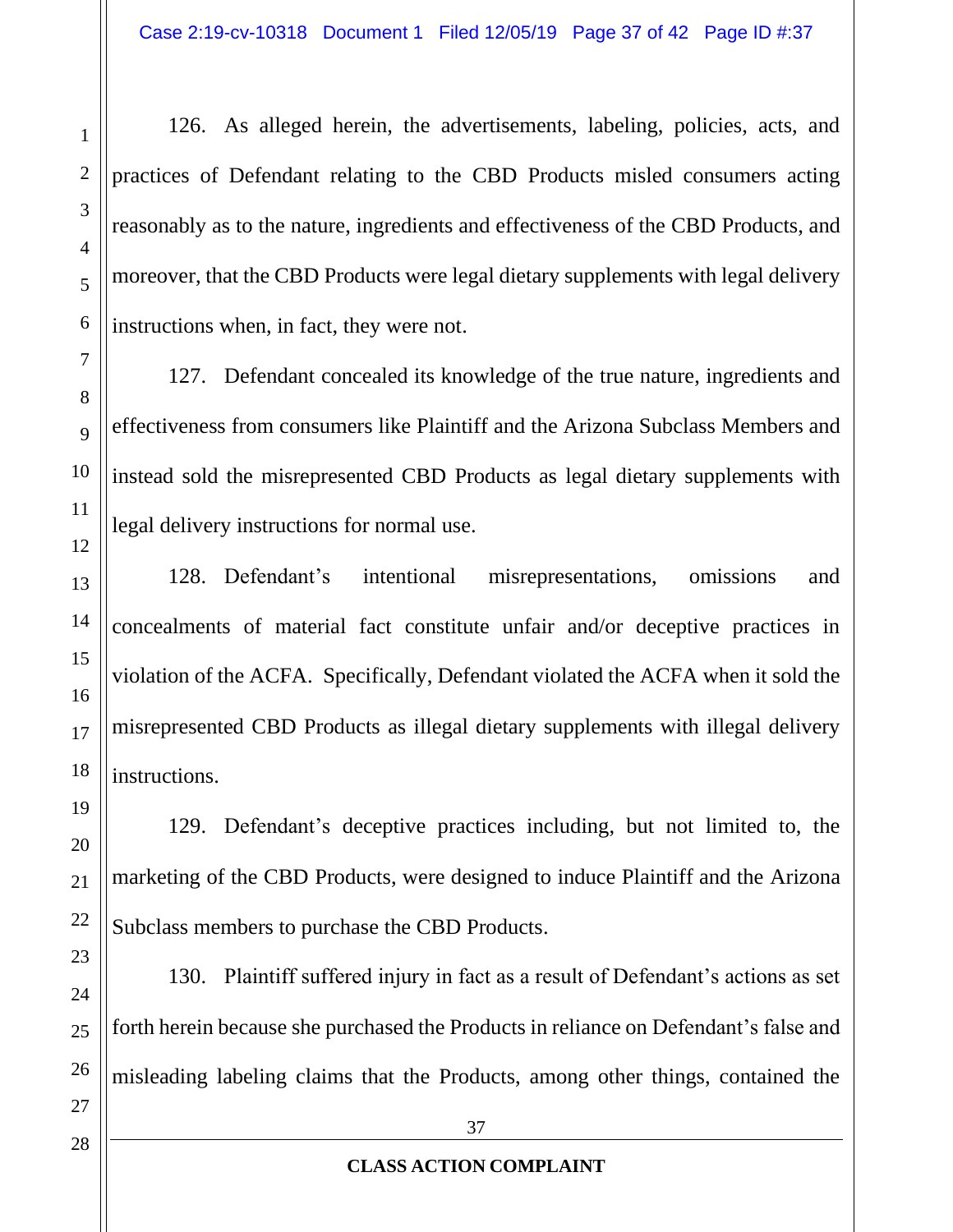ingredients stated on the Products' labeling and moreover that the Products were legal dietary supplements with legal delivery instructions as claimed on the Products' labeling and Defendant's website.

131. Defendant's business practices as alleged herein constitute deceptive, untrue, and misleading advertising pursuant to the ACFA because Defendant has advertised the Products in a manner that is untrue and misleading, which Defendant knew or reasonably should have known, and omitted material information from its advertising.

132. Defendant profited from its sale of the falsely and deceptively advertised the CBD Products to unwary consumers.

133. Had Defendant disclosed the true nature and quality of the CBD Products, Plaintiff and the Arizona Subclass Members would not have purchased the CBD Products.

134. Defendant continues to violate the ACFA through its repeated and continued misrepresentations.

135. As a direct and proximate result of Defendant's unfair acts or practices alleged herein, Plaintiff and Arizona Subclass members were damaged in the amount of the purchase price of the Products and any consequential damages resulting from the purchases.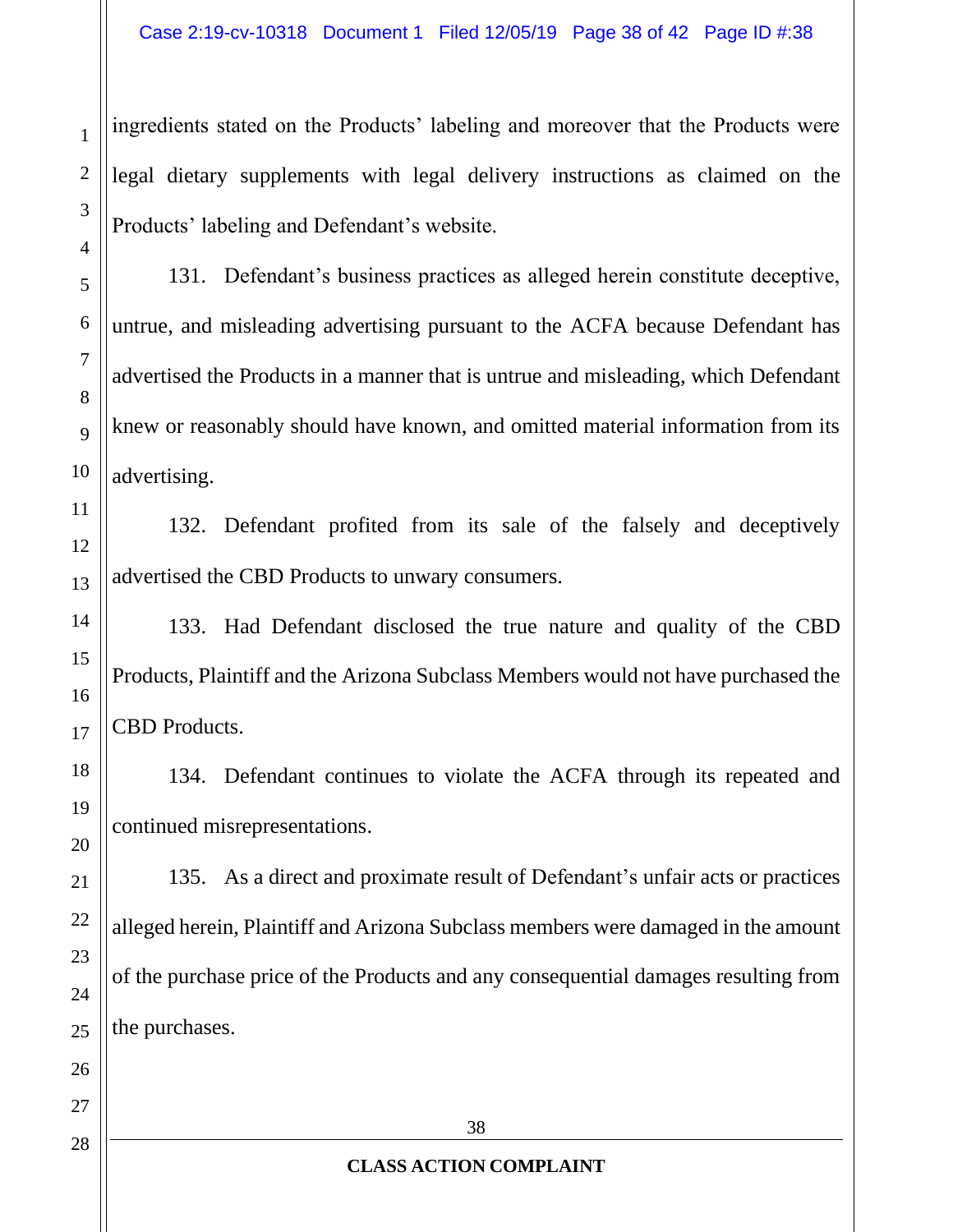## **COUNT IX**

#### **Declaratory Relief Under the Declaratory Judgment Act (On Behalf of the Nationwide Class or, Alternatively, the California Subclass and/or Arizona Subclass)**

136. Plaintiffs reallege and incorporate by reference paragraphs 1-53 as if fully set forth herein.

137. Plaintiffs Good and Fausett bring this cause of action on behalf of the Nationwide Class and/or the California Subclass and/or Arizona Subclass.

138. Declaratory relief is intended to minimize "the danger of avoidable loss

and unnecessary accrual of damages." 10B Charles Alan Wright, Arthur R. Miller

12 & Mary Kay Kane, Federal Practice and Procedure § 2751 (3d ed. 1998).

139. Pursuant to 28 U.S.C. § 2201, *et seq*., there is an actual controversy

between Defendant and Plaintiffs concerning whether:

- a. Defendant has misrepresented the nature, ingredients and effectiveness of the Products; and
- b. Defendant knew or should have known of the misrepresentations regarding the efficacy of the Products.

140. Pursuant to 28 U.S.C. § 2201, the Court may "declare the rights and legal relations of any interested party seeking such declaration, whether or not further relief is or could be sought."

141. Despite findings which have proven Defendant's representations false, Defendant continues to represent the nature, ingredients and effectiveness of the

1

2

3

4

5

6

7

8

9

10

11

13

14

15

16

17

18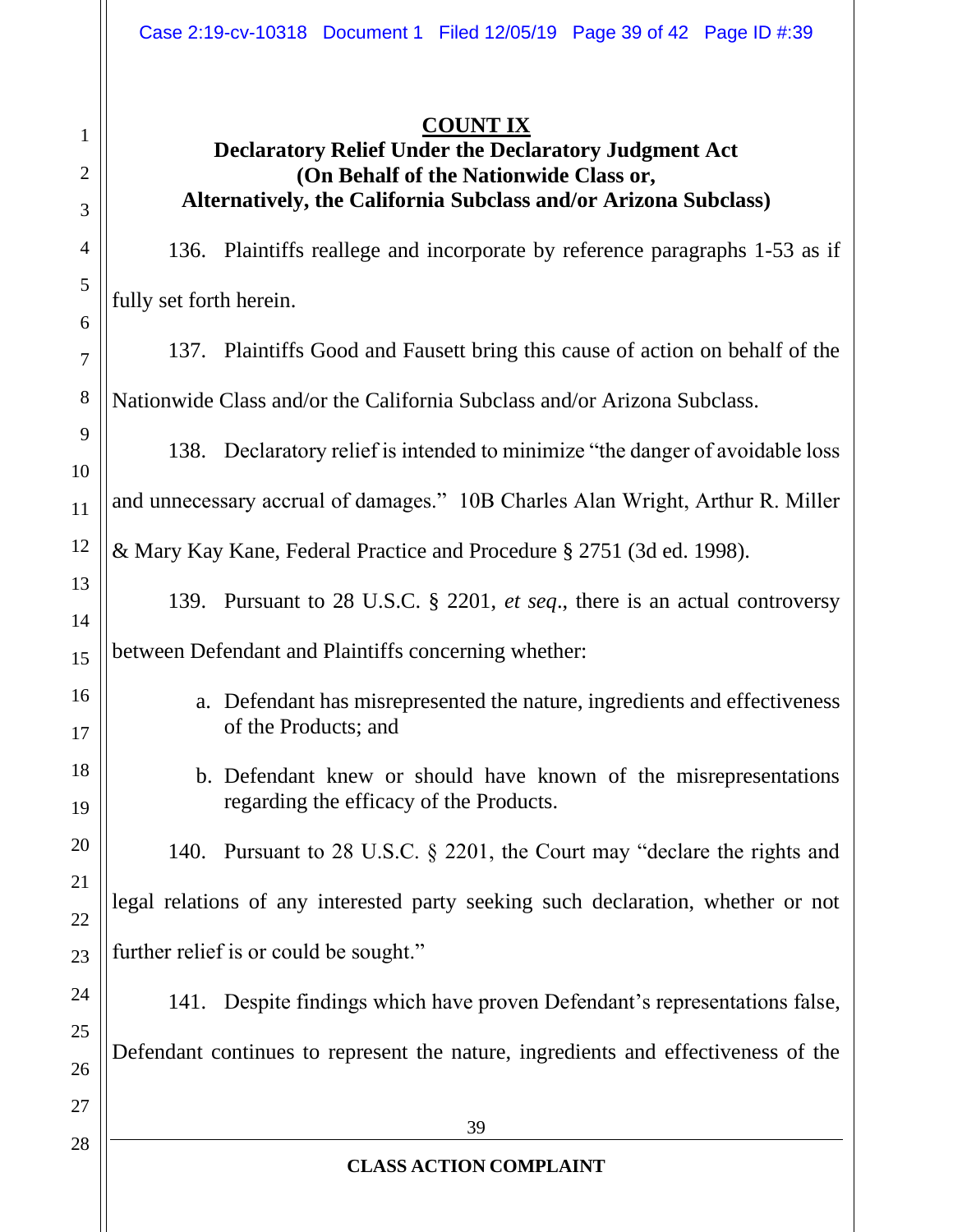Products, specifically labeling the Products as illegal "dietary supplements" with illegal delivery instructions and has otherwise failed to correct those misrepresentations.

142. Accordingly, based on Defendant's repeated and continued misrepresentations, Plaintiffs seek a declaration that Defendant has misrepresented the nature, ingredients and effectiveness of the Products and that its actions are unlawful.

143. The declaratory relief requested herein will generate common answers that will settle the controversy related to the misrepresented labeling of the Products. There is an economy to resolving these issues as they have the potential to eliminate the need for continued and repeated litigation.

# **PRAYER FOR RELIEF**

WHEREFORE, Plaintiffs pray that this case be certified and maintained as a

class action and for judgment to be entered against Defendant as follows:

A. Enter an order certifying the proposed Class (and subclasses, if applicable), designating Plaintiffs as the class representatives, and designating the undersigned as class counsel;

- B. Enter an order awarding Plaintiffs and the class members their actual damages, treble damages, and/or any other form of monetary relief provided by law, except that no monetary relief is presently sought for violations of the Consumers Legal Remedies Act;
- C. Declare that Defendant is financially responsible for notifying all Class members of the problems with the Products;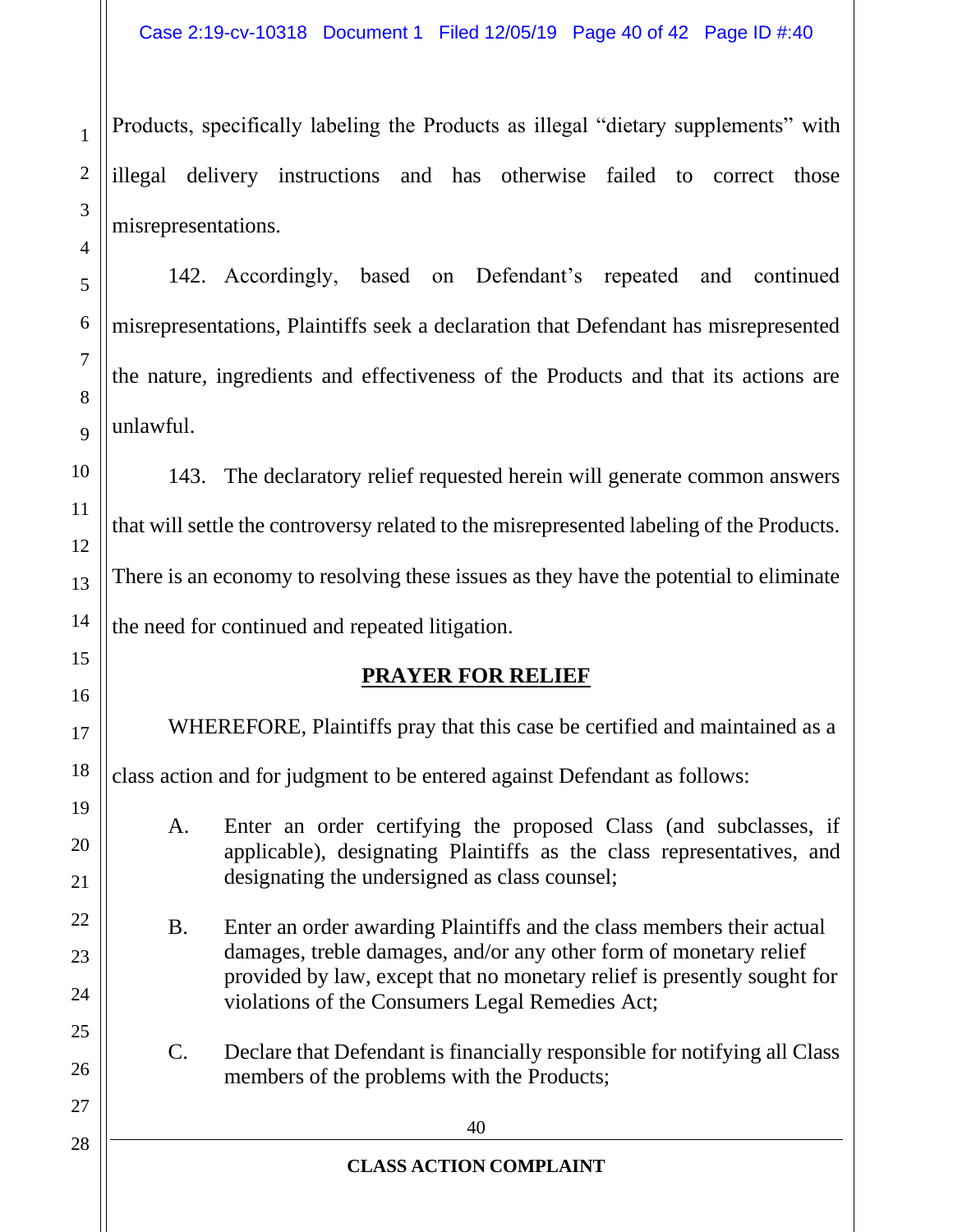D. Declare that Defendant must disgorge, for the benefit of the Class, all or part of the ill-gotten profits it received from the sale of the Products, or order Defendant to make full restitution to Plaintiffs and the members of the Class, except that no monetary relief is presently sought for violations of the Consumers Legal Remedies Act;

- E. Defendant shall audit and reassess all prior customer claims regarding the Products, including claims previously denied in whole or in part;
- F. An order awarding Plaintiffs and the classes pre-judgment and postjudgment interest as allowed under the law;
- G. For reasonable attorneys' fees and reimbursement of all costs for the prosecution of this action, including expert witness fees; and
- H. For such other and further relief as this Court deems just and appropriate.

#### **JURY DEMAND**

Plaintiffs hereby demand a trial by jury on all issues so triable.

Dated: December 5, 2019 Respectfully Submitted,

1

2

3

4

5

6

7

8

9

10

11

12

13

14

15

16

17

18

19

20

21

22

23

24

25

26

27

28

 By: /s/ Jonathan Shub Jonathan Shub (CA Bar #237708) Kevin Laukaitis\* **KOHN, SWIFT & GRAF, P.C.**  1600 Market Street, Suite 2500 Philadelphia, PA 19103 Tel: 215-238-1700 jshub@kohnswift.com klaukaitis@kohnswift.com Nick Suciu III\*

**BARBAT, MANSOUR & SUCIU PLLC**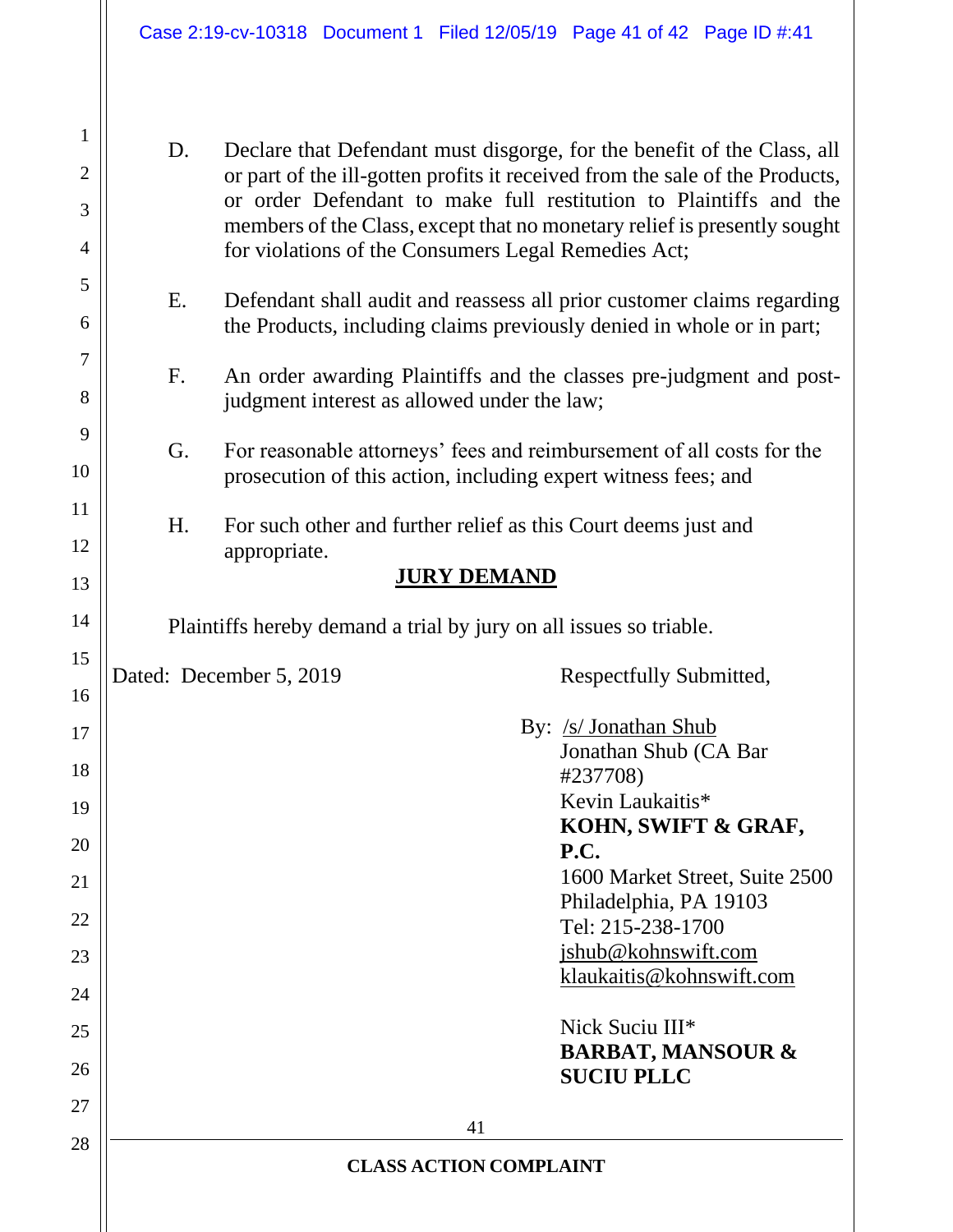| $\mathbf{1}$   | 1644 Bracken Rd.<br>Bloomfield Hills, Michigan              |
|----------------|-------------------------------------------------------------|
| $\overline{2}$ | 48302                                                       |
| 3              | Tel: 313-303-3472<br>nicksuciu@bmslawyers.com               |
| $\overline{4}$ |                                                             |
| 5              | Gregory F. Coleman*<br>Rachel Soffin*                       |
| 6              | <b>GREG COLEMAN LAW PC</b>                                  |
| 7              | <b>First Tennessee Plaza</b>                                |
| 8              | 800 S. Gay Street, Suite 1100<br>Knoxville, Tennessee 37929 |
| 9              | Tel: 865-247-0080                                           |
| 10             | greg@gregcolemanlaw.com<br>rachel@gregcolemanlaw.com        |
| 11             |                                                             |
| 12             | *Pro Hac Vice Application<br>Forthcoming                    |
| 13             |                                                             |
| 14             | <b>Counsel For Plaintiff</b><br><b>And The Class</b>        |
| 15             |                                                             |
| 16             |                                                             |
| 17             |                                                             |
| 18             |                                                             |
| 19             |                                                             |
| 20             |                                                             |
| 21             |                                                             |
| 22             |                                                             |
| 23             |                                                             |
| 24             |                                                             |
| 25             |                                                             |
| 26             |                                                             |
| 27             |                                                             |
| 28             | 42                                                          |
|                | <b>CLASS ACTION COMPLAINT</b>                               |
|                |                                                             |